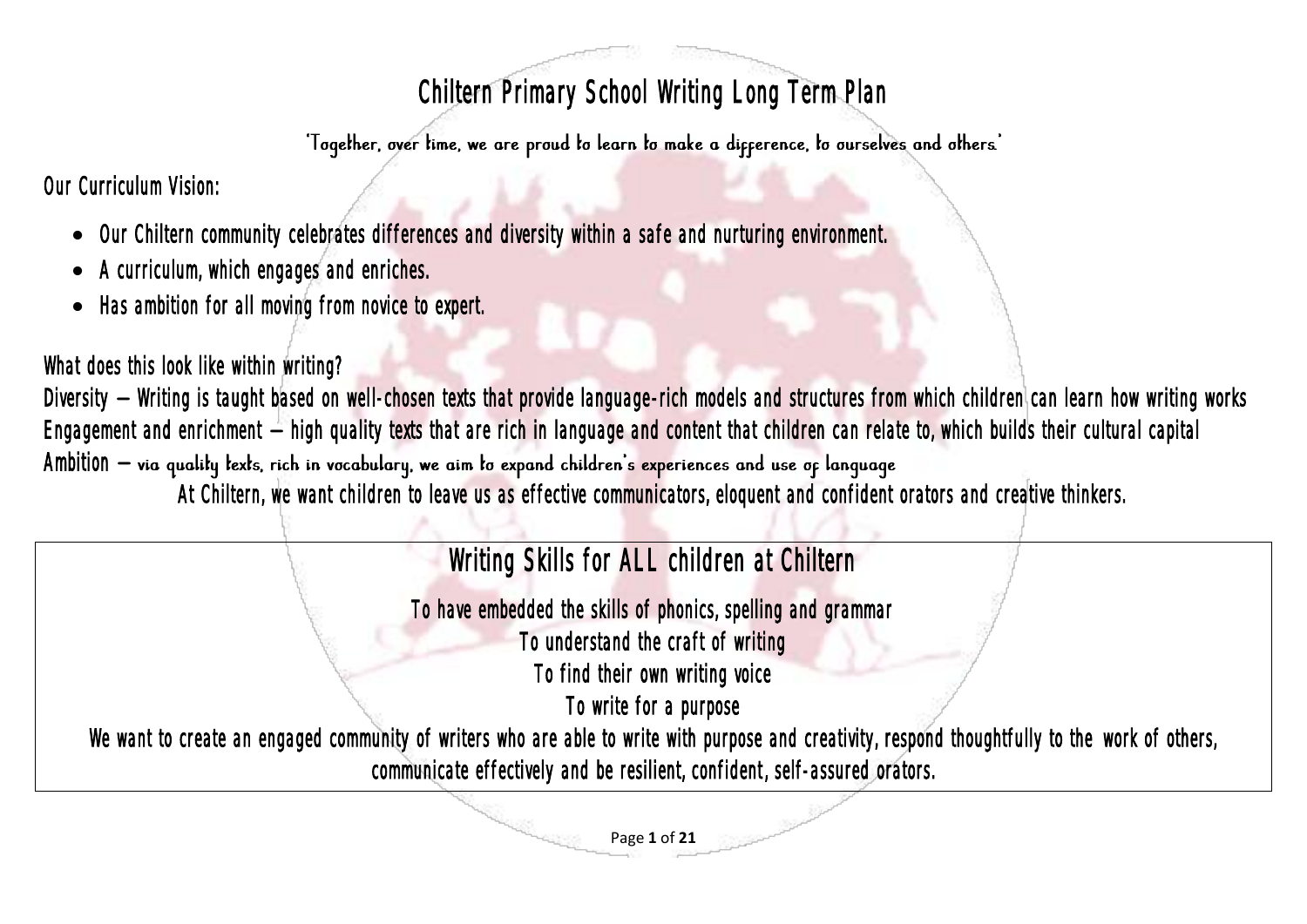The National Curriculum states that: The overarching aim for English in the national curriculum is to promote high standards of language and literacy by equipping pupils with a strong command of the spoken and written word, and to develop their love of literature through widespread reading for enjoyment. At Chiltern, we understand the importance of teaching writing based on well-chosen texts that provide rich language models and structures from which children can learn how writing works and the effect it can have on a reader. We want confident young writers, who can read aloud and share high quality texts across a range of genres, reflecting a range of writing styles. We want children to have access to texts that are rich in Spelling, and enable them to comprehend beyond their own reading fluency level. At Chiltern, we create a rich reading environment that demonstrates the written word in all its forms and shares how writing can be used for thinking, for communication and as a means of expression. With a rich diet of quality texts and enriching experiences children find their own reasons to write and develop a style that fits the purpose, audience and form intended. From the Foundation Stage, it is important that children understand that writing is a means of expression and a communication tool. We know a culture of book talk deepens reader response and allows children to explore the effect that the author of a text has created on the reader. We plan fully in order to give children opportunities to reflect on their own texts in the same way. At Chiltern, we create opportunities for writing inspired by meaningful events and experiences in texts and real life. This provides the children with ways in to talking and writing about their own feelings, experiences and interests and, with purpose in mind, begin to think about their audience and adapt their tone accordingly. Children take pleasure in a reader's peedback and begin to link writing with communication.

## Key

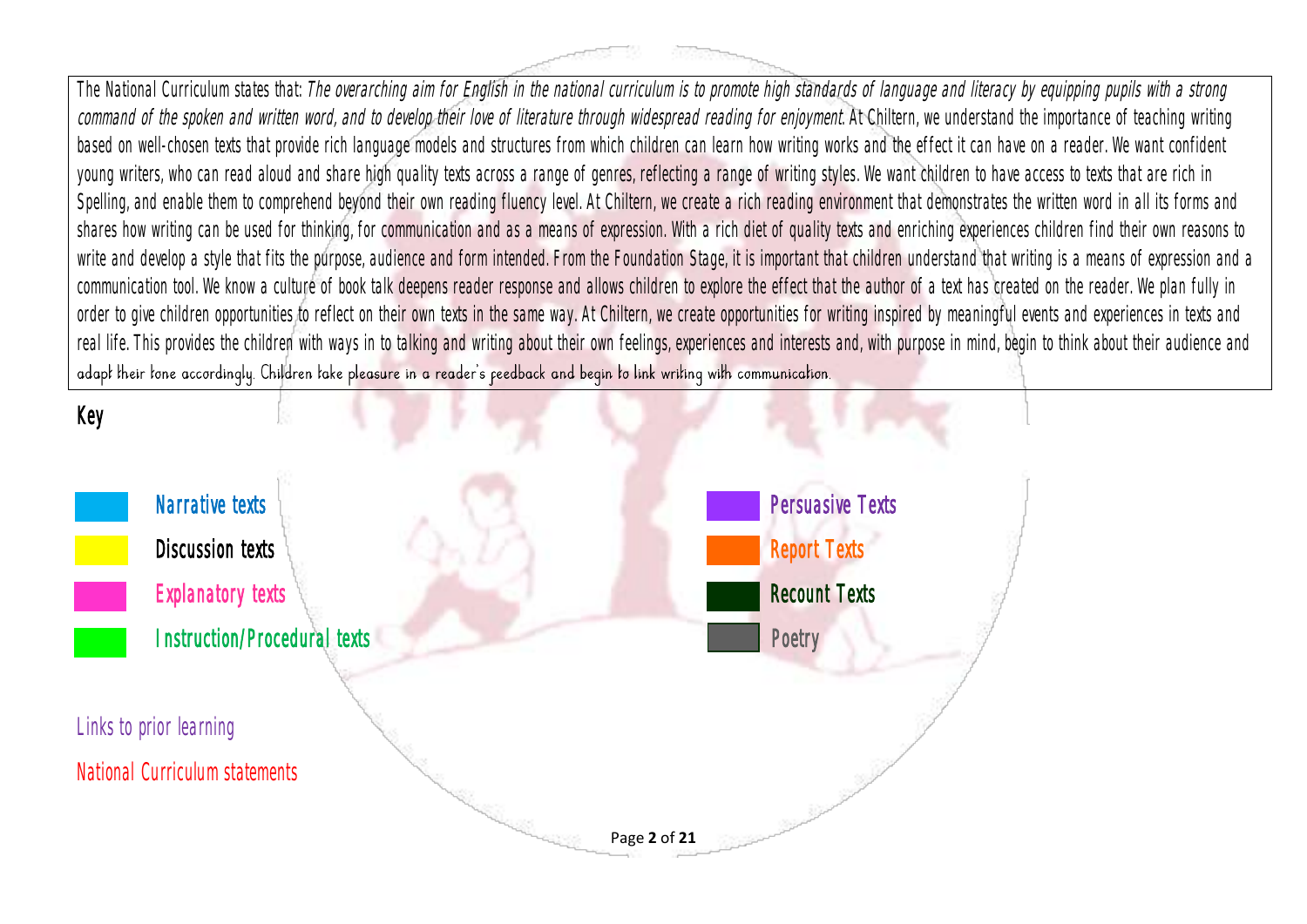| Reception | In Early Years, independent writing is encouraged from in-the-moment planning and daily phonic lessons. The children practice writing their name and words, using       |
|-----------|-------------------------------------------------------------------------------------------------------------------------------------------------------------------------|
|           | the sounds they know. They write shopping lists, invitations, menus and letters during role play, indoors and out. children learn to write in sentences, using correct  |
|           | sentence structure and letter formation. They learn to use story language in their writing through Helicopter stories and writing stories from their own experience and |
|           | imagination.                                                                                                                                                            |
|           |                                                                                                                                                                         |
|           | (ELGs) Writing involves transcription (spelling and handwriting) and composition (articulating ideas and structuring them in speech, before writing)                    |
|           | Hold a pencil effectively in preparation for fluent writing $-$ using the tripod grip in almost all cases                                                               |
|           | Write recognisable letters, most of which are correctly formed;                                                                                                         |
|           | Spell words by identifying sounds in them and representing the sounds with a letter or letters                                                                          |
|           | Write simple phrases and sentences that can be read by others                                                                                                           |

| Year 1          | See ELGs above            |                         |                         |                         |                          |                        |
|-----------------|---------------------------|-------------------------|-------------------------|-------------------------|--------------------------|------------------------|
| Sticky know-    |                           |                         |                         |                         |                          |                        |
| ledge from EYFS |                           |                         |                         |                         |                          |                        |
|                 |                           |                         |                         |                         |                          |                        |
| Links to Prior  | Autumn 1                  | Autumn 2                | Spring 1                | Spring 2                | Summer <sup>1</sup>      | Summer 2               |
| Learning        |                           |                         |                         |                         |                          |                        |
|                 | Billy's Buckel            | <b>Cloudspotter</b>     | Oliver's                | raditional Tales inc.   | Incy's Revenge Poem      | The Wizard of Oz       |
| Texts/Genres/   | Adventure narrative       | Fantasy narrative       | Fruit/Vegetables        | The Three Little        | I know how to continue   | know how to write      |
| Outcomes        | know how to develop       | know how to write a     | <i>Instructions</i>     | Pigs/Gingerbread Man    | a humorous poem          | character descriptions |
|                 | my sentence writing       | description about a     | I know how to write     | I know how to write     |                          |                        |
|                 | and punctuation skills    | friend                  | instructions for making | own fairy tale          |                          |                        |
|                 | by using alternative      |                         | a fruit salad           |                         |                          |                        |
|                 | endings.                  |                         |                         |                         |                          |                        |
|                 | We're Going on a Bear     | The Jolly Postman (or   | Non-fiction texts about | There is a Lion in my   | <b>Traditional Poems</b> |                        |
|                 | Hunt repetitive narrative | Other People's Letters) | the Great Fire of       | <b>Cornflakes</b>       | I know how to write      |                        |
|                 | know how to change        | know how to write       | London                  | I know how to write a   | rhyming words            |                        |
|                 | a story using             | letters to Father       | I know how to write an  | letter to the cornflake |                          |                        |
|                 |                           |                         |                         |                         |                          |                        |
|                 | alternative characters.   | <b>Christmas</b>        | information text about  | factory                 |                          |                        |
|                 |                           |                         | the Great Fire          |                         |                          |                        |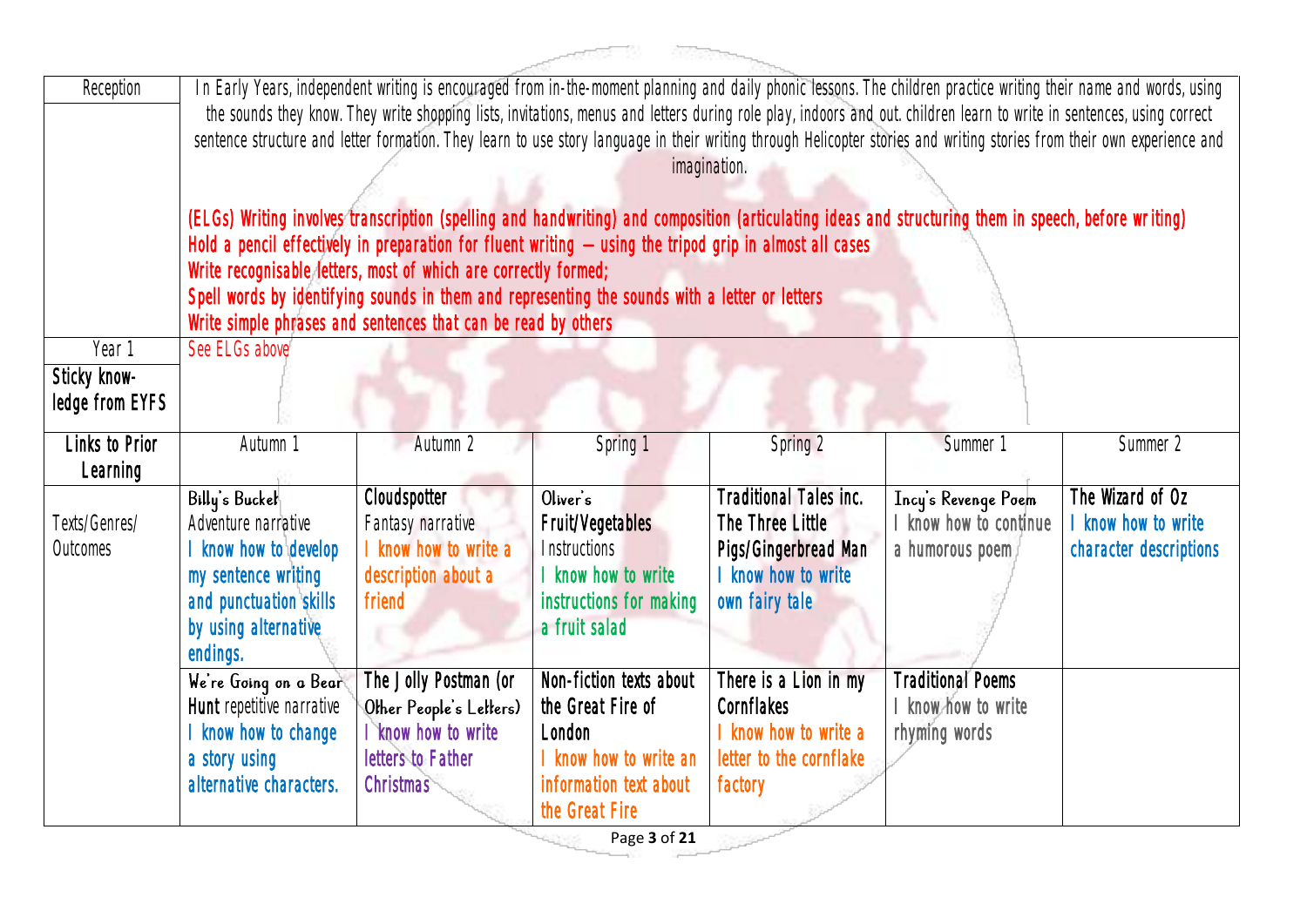| <b>Spellings</b> | Pupils should be taught to                                                                                                                              |
|------------------|---------------------------------------------------------------------------------------------------------------------------------------------------------|
|                  | spell:                                                                                                                                                  |
|                  | words containing each of the 40+ phonemes already taught                                                                                                |
|                  | common exception words                                                                                                                                  |
|                  | the days of the week                                                                                                                                    |
|                  | name the letters of the alphabet:                                                                                                                       |
|                  | naming the letters of the alphabet in order                                                                                                             |
|                  | using letter names to distinguish between alternative spellings of the same sound                                                                       |
|                  | add prefixes and suffixes:                                                                                                                              |
|                  | using the spelling rule for adding -s or -es as the plural marker for nouns and the third person singular marker for verbs                              |
|                  | using the prefix $un-$                                                                                                                                  |
|                  | using -ing, -ed, -er and -est where no change is needed in the spelling of root words [for example, helping, helped, helper, eating, quicker, quickest] |
|                  | apply simple spelling rules and guidance, as listed in English Appendix 1 (attached)                                                                    |
|                  | write from memory simple sentences dictated by the teacher that include words using the GPCs and common exception words taught so far.                  |
| Handwriting      | Pupils should be taught to:                                                                                                                             |
| Kinetic Letters  | sit correctly at a table, holding a pencil comfortably and correctly                                                                                    |
|                  | begin to form lower-case letters in the correct direction, starting and finishing in the right place                                                    |
|                  | form capital letters                                                                                                                                    |
|                  | form digits 0-9                                                                                                                                         |
|                  | understand which letters belong to which handwriting 'pamilies' (i.e. letters that are pormed in similar ways) and to practise these.                   |
| Composition      | Pupils should be taught to:                                                                                                                             |
|                  | write sentences by:                                                                                                                                     |
|                  | saying out loud what they are going to write about                                                                                                      |
|                  | composing a sentence orally before writing it                                                                                                           |
|                  | sequencing sentences to form short narratives                                                                                                           |
|                  | re-reading what they have written to check that it makes sense                                                                                          |
|                  | discuss what they have written with the teacher or other pupils                                                                                         |
|                  | read aloud their writing clearly enough to be heard by their peers and the teacher.                                                                     |
|                  | Page 4 of 21                                                                                                                                            |
|                  |                                                                                                                                                         |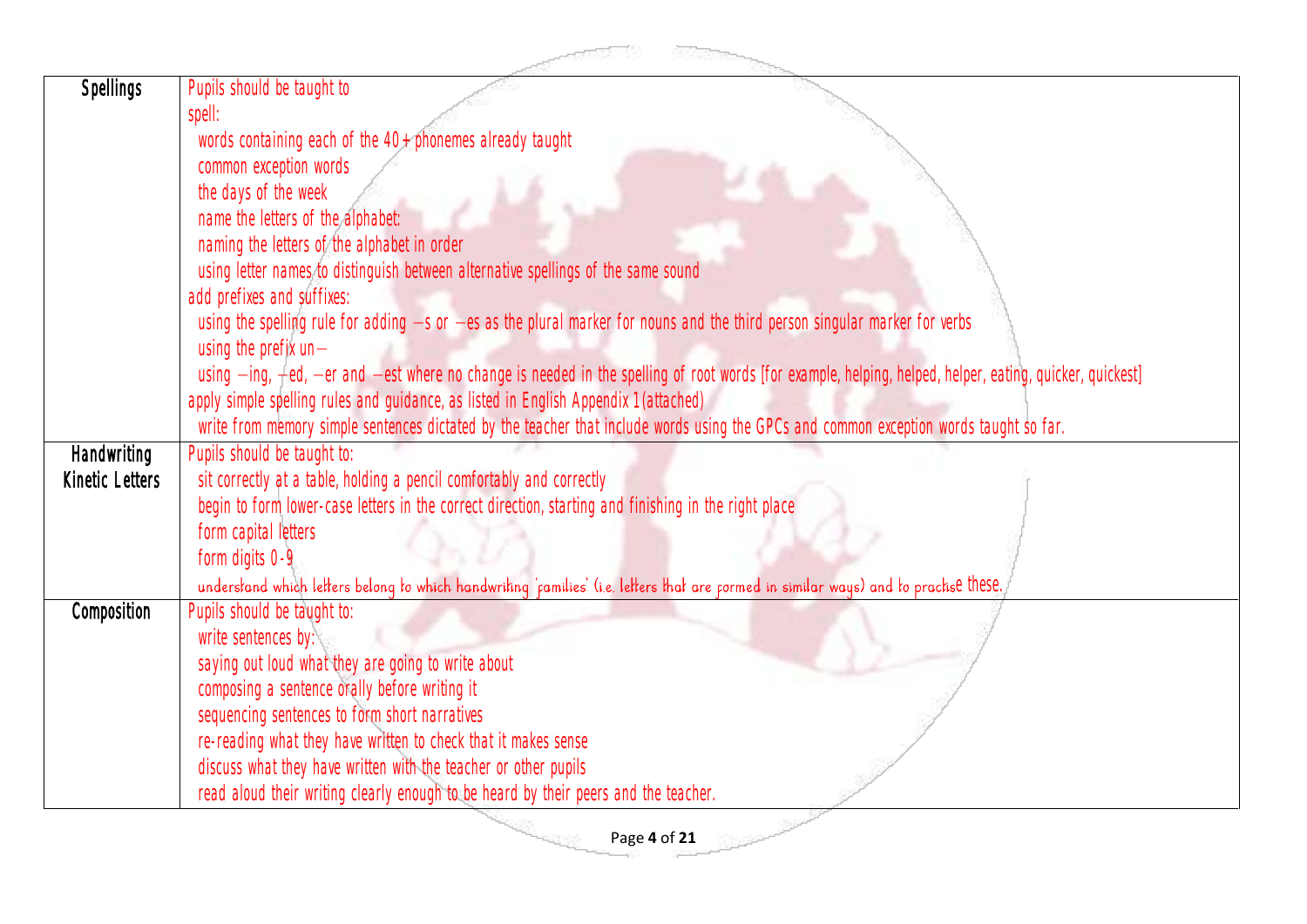| Grammar    | Pupils should be taught to:<br>leaving spaces between words<br>joining words and joining clauses using and<br>learning the grammar for year 1 in English Appendix 2                                                                                                                                                                                                                                                                                 | develop their understanding of the concepts set out in English Appendix 2 (attached) by:<br>use the grammatical terminology in English Appendix 2 in discussing their writing. | beginning to punctuate sentences using a capital letter and a full stop, question mark or exclamation mark<br>using a capital letter for names of people, places, the days of the week, and the personal pronoun 'T' |                                                                                                                                                                                                                        |                                                                                                                            |
|------------|-----------------------------------------------------------------------------------------------------------------------------------------------------------------------------------------------------------------------------------------------------------------------------------------------------------------------------------------------------------------------------------------------------------------------------------------------------|--------------------------------------------------------------------------------------------------------------------------------------------------------------------------------|----------------------------------------------------------------------------------------------------------------------------------------------------------------------------------------------------------------------|------------------------------------------------------------------------------------------------------------------------------------------------------------------------------------------------------------------------|----------------------------------------------------------------------------------------------------------------------------|
|            | Word                                                                                                                                                                                                                                                                                                                                                                                                                                                | <b>Sentence</b>                                                                                                                                                                | Text                                                                                                                                                                                                                 | Punctuation                                                                                                                                                                                                            | Terminology                                                                                                                |
|            | Regular plural noun suffixes -<br>s or $-es$ [for example, dog,<br>dogs; wish, wishes], including<br>the effects of these suffixes on<br>the meaning of the noun<br>Suffixes that can be added to<br>verbs where no change is<br>needed in the spelling of root<br>words (e.g. helping, helped,<br>helper)<br>How the prefix un-changes<br>the meaning of verbs and<br>adjectives [negation, for<br>example, unkind, or undoing:<br>untie the boat] | How words can combine to<br>make sentences<br>Joining words and joining<br>clauses using and                                                                                   | Sequencing sentences to form<br>short narratives                                                                                                                                                                     | Separation of words with<br>spaces<br>Introduction to capital letters,<br>full stops, question marks and<br>exclamation marks to<br>demarcate sentences<br>Capital letters for names and<br>for the personal pronoun I | letter, capital letter<br>word, singular, plural<br>sentence<br>punctuation, full stop, question<br>mark, exclamation mark |
| Vocabulary |                                                                                                                                                                                                                                                                                                                                                                                                                                                     |                                                                                                                                                                                | Pupils will learn the terminology associated with grammar, along with Word of the Week (see Ambitious Vocabulary List) and the vocabulary associated                                                                 |                                                                                                                                                                                                                        |                                                                                                                            |
|            | with other Curriculum subjects                                                                                                                                                                                                                                                                                                                                                                                                                      |                                                                                                                                                                                |                                                                                                                                                                                                                      |                                                                                                                                                                                                                        |                                                                                                                            |
|            |                                                                                                                                                                                                                                                                                                                                                                                                                                                     |                                                                                                                                                                                |                                                                                                                                                                                                                      |                                                                                                                                                                                                                        |                                                                                                                            |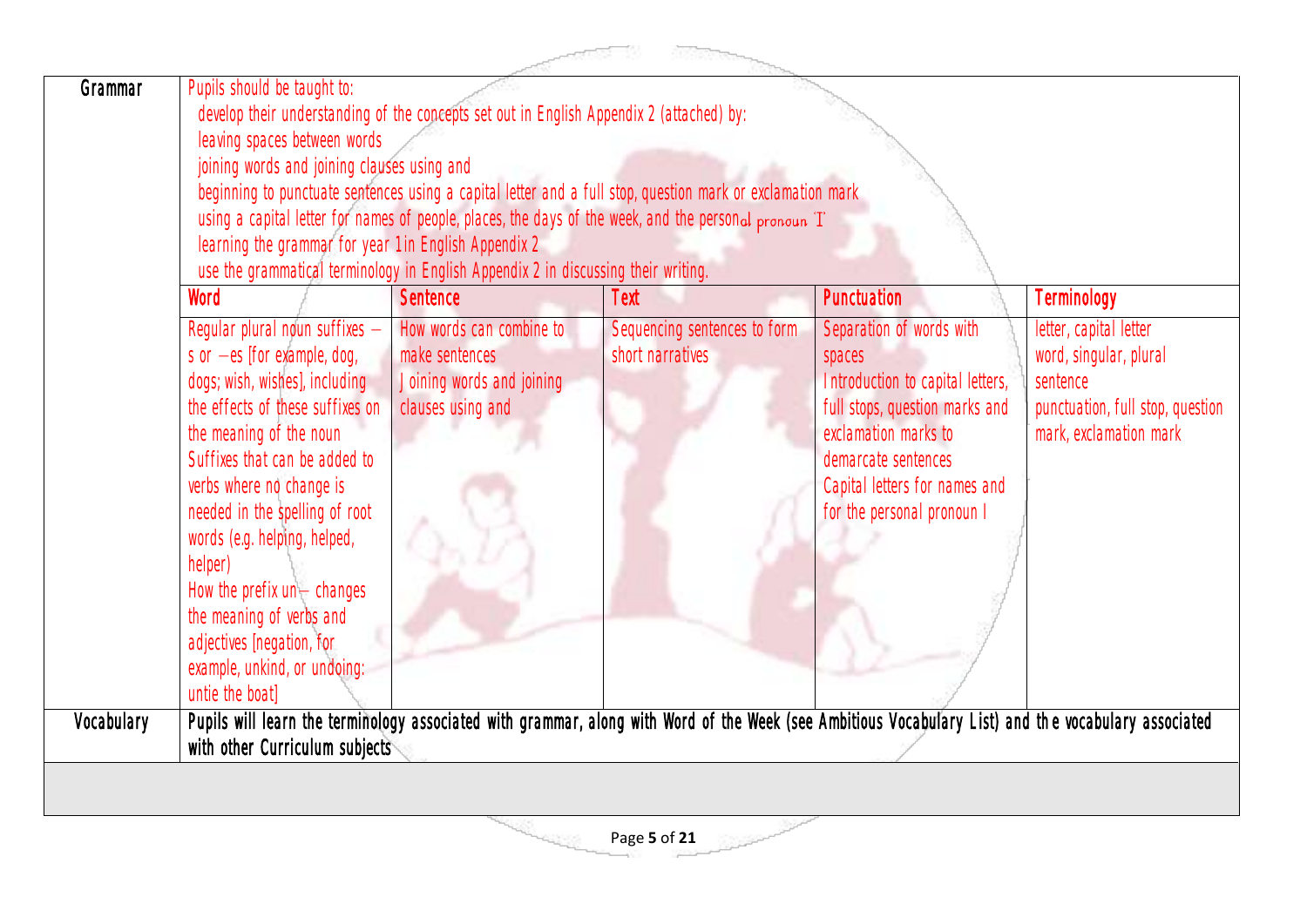|                  |                                                                                                                                                           |                        | <b>Record</b>                   |                     |                         |                         |
|------------------|-----------------------------------------------------------------------------------------------------------------------------------------------------------|------------------------|---------------------------------|---------------------|-------------------------|-------------------------|
| Year 2           | Autumn 1                                                                                                                                                  | Autumn 2               | Spring 1                        | Spring 2            | Summer 1                | Summer 2                |
| Links to Prior   | Year 1 Term 1, Year 1 Term                                                                                                                                | Year 1 Term 2          | Year 1 Term 3                   | Year 1 Term 4       | Year 1 Term 3           | Year 1 Term 1           |
| Learning         | 3                                                                                                                                                         |                        |                                 |                     |                         |                         |
|                  | Year 1 Term 3                                                                                                                                             | Year 1 Term 6          | Year 1 Term 5                   | Year 1 Term 5       | Year 1 Term 4           | Year 1 Term 2, Year 2   |
|                  |                                                                                                                                                           |                        |                                 |                     |                         | Term 2                  |
| Texts/Genres/    | The Gruffalo                                                                                                                                              | The Gingerbread Man    | Non-fiction texts               | Dragon Machine      | Non-fiction texts about | Winnie at the Seaside   |
| Outcomes         | know how to write a story                                                                                                                                 | I know how to write a  | about healthy bodies,           | I know how to write | dinosaurs               | I know how to write     |
|                  | in a familiar setting with                                                                                                                                | fairy story based on a | including 'Me and My            | a chronological     | I know how to write an  | an alternative version  |
|                  | alternative characters                                                                                                                                    | familiar story         | Body and 'The World             | narrative           | information text for a  | of the Winnie story     |
|                  |                                                                                                                                                           |                        | Came to My Place                |                     | class book on dinosaurs |                         |
|                  |                                                                                                                                                           |                        | Today <sup>'</sup>              |                     |                         |                         |
|                  |                                                                                                                                                           |                        | I know how to write a           |                     |                         |                         |
|                  |                                                                                                                                                           |                        | non-chronological               |                     |                         |                         |
|                  | <b>Instructions</b>                                                                                                                                       | The Jolly Christmas    | report (DT link)                | It's Behind You     | Baba Yaga and Hansel    | Bedtime and other       |
|                  | know how to write                                                                                                                                         | Postman                | Poems about kings<br>and queens | I know how to write | and Gretel              | bedtime stories         |
|                  | instructions on how to make                                                                                                                               | I know how to write a  | I know how to write             | and perform a       | I know how to write a   | I know how to write a   |
|                  | <b>Gruffalo Crumble</b>                                                                                                                                   | letter to Father       | rhyming couplets                | monster poem        | traditional tale        | persuasive letter for a |
|                  |                                                                                                                                                           | <b>Christmas</b>       |                                 |                     |                         | fun pyjama day          |
|                  |                                                                                                                                                           |                        |                                 |                     |                         |                         |
| <b>Spellings</b> | Pupils should be taught to:                                                                                                                               |                        |                                 |                     |                         |                         |
|                  | spell by:                                                                                                                                                 |                        |                                 |                     |                         |                         |
|                  | segmenting spoken words into phonemes and representing these by graphemes, spelling many correctly                                                        |                        |                                 |                     |                         |                         |
|                  | learning new ways of spelling phonemes for which one or more spellings are already known, and learn some words with each spelling, including a few common |                        |                                 |                     |                         |                         |
|                  | homophones                                                                                                                                                |                        |                                 |                     |                         |                         |
|                  | learning to spell common exception words                                                                                                                  |                        |                                 |                     |                         |                         |
|                  | learning to spell more words with contracted forms                                                                                                        |                        |                                 |                     |                         |                         |
|                  | learning the possessive apostrophe (singular) [for example, the qirl's book]                                                                              |                        |                                 |                     |                         |                         |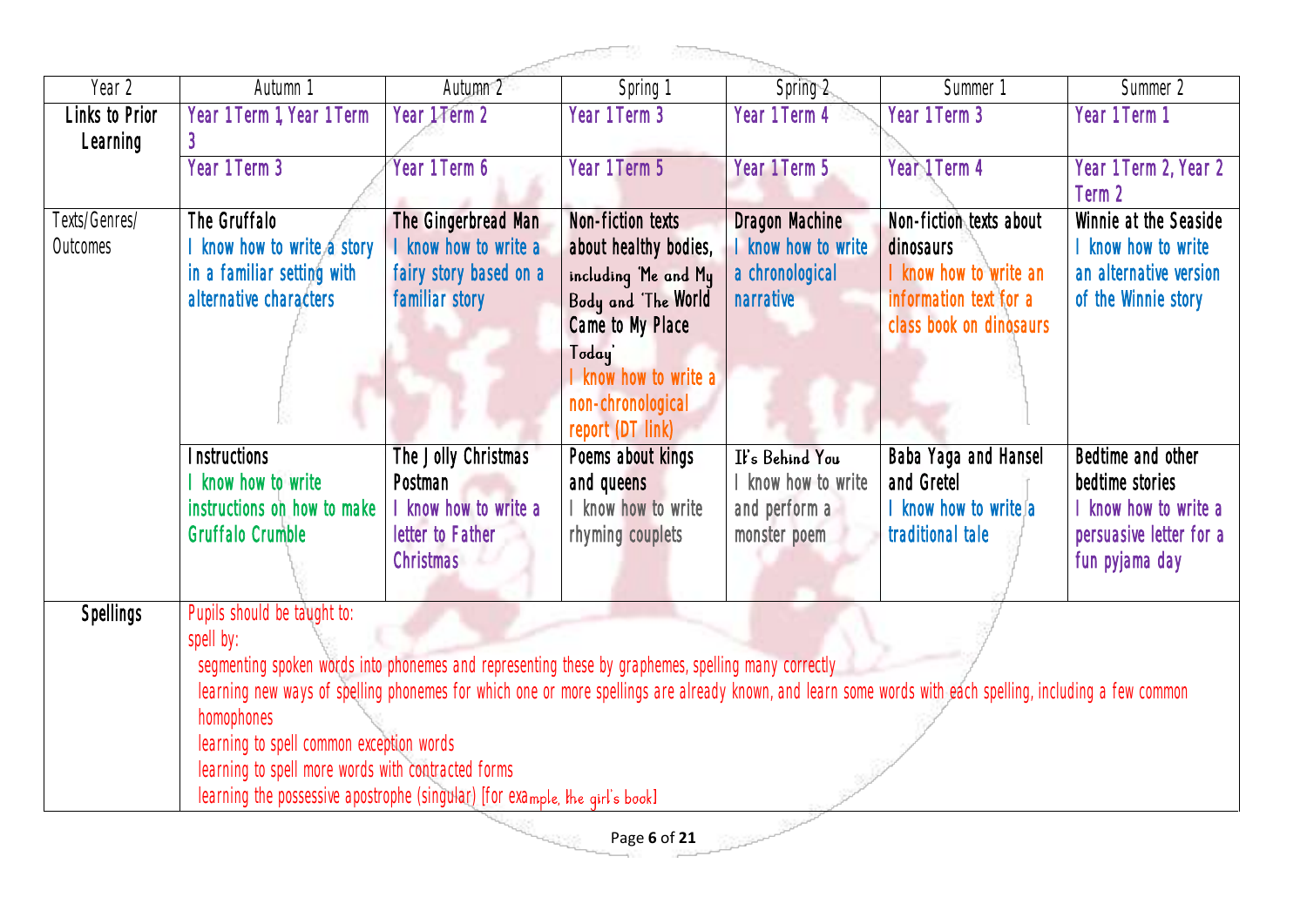|                    | distinguishing between homophones and near-homophones                                                                                                             |
|--------------------|-------------------------------------------------------------------------------------------------------------------------------------------------------------------|
|                    | add suffixes to spell longer words, including -ment, -ness, -ful, -less, -ly                                                                                      |
|                    | apply spelling rules and guidance, as listed in English Appendix 1 (attached)                                                                                     |
|                    | write from memory simple sentences dictated by the teacher that include words using the GPCs, common exception words and punctuation taught so far.               |
| <b>Handwriting</b> | Pupils should be taught to:                                                                                                                                       |
| Kinetic Letters    | form lower-case letters of the correct size relative to one another                                                                                               |
|                    | start using some of the diagonal and horizontal strokes needed to join letters and understand which letters, when adjacent to one another, are best left unjoined |
|                    | write capital letters and digits of the correct size, orientation and relationship to one another and to lower case letters                                       |
|                    | use spacing between words that reflects the size of the letters.                                                                                                  |
| Composition        | Pupils should be taught to:                                                                                                                                       |
|                    | develop positive attitudes towards and stamina for writing by:                                                                                                    |
|                    | writing narratives about personal experiences and those of others (real and fictional)                                                                            |
|                    | writing about real events                                                                                                                                         |
|                    | writing poetry                                                                                                                                                    |
|                    | writing for different purposes                                                                                                                                    |
|                    | consider what they are going to write before beginning by:                                                                                                        |
|                    | planning or saying out loud what they are going to write about                                                                                                    |
|                    | writing down ideas and/or key words, including new vocabulary                                                                                                     |
|                    | encapsulating what they want to say, sentence by sentence                                                                                                         |
|                    | make simple additions, revisions and corrections to their own writing by:                                                                                         |
|                    | evaluating their writing with the teacher and other pupils                                                                                                        |
|                    | re-reading to check that their writing makes sense and that verbs to indicate time are used correctly and                                                         |
|                    | consistently, including verbs in the continuous form                                                                                                              |
|                    | proof-reading to check for errors in spelling, grammar and punctuation [for example, ends of sentences                                                            |
|                    | punctuated correctly]                                                                                                                                             |
|                    | read aloud what they have written with appropriate intonation to make the meaning clear.                                                                          |
| Grammar            | Pupils should be taught to:                                                                                                                                       |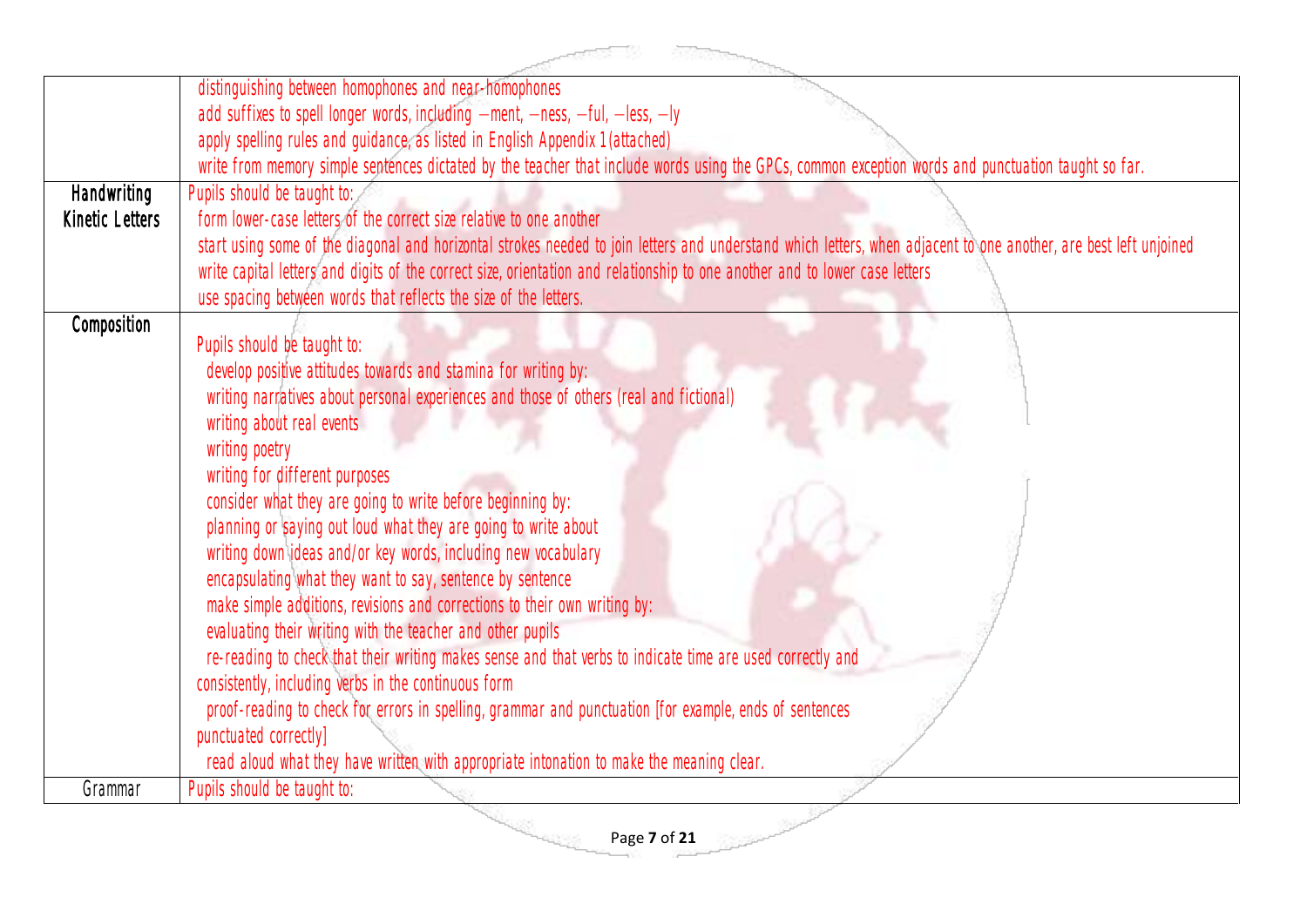|            | learn how to use:<br>the grammar for year 2 in English Appendix 2<br>some features of written Standard English                                                                                                                                                                                                                                                                                                                                                 | develop their understanding of the concepts set out in English Appendix 2 by:<br>commas for lists and apostrophes for contracted forms and the possessive (singular)<br>sentences with different forms: statement, question, exclamation, command<br>expanded noun phrases to describe and specify [for example, the blue butterfly]<br>the present and past tenses correctly and consistently including the progressive form<br>subordination (using when, if, that, or because) and co-ordination (using or, and, or but)<br>use and understand the grammatical terminology in English Appendix 2 in discussing their writing. |                                                                                                                                                                                                                                                          | learning how to use both familiar and new punctuation correctly (see English Appendix 2), including full stops, capital letters, exclamation marks, question marks,                                                                                                                                |                                                                                                                                                                |
|------------|----------------------------------------------------------------------------------------------------------------------------------------------------------------------------------------------------------------------------------------------------------------------------------------------------------------------------------------------------------------------------------------------------------------------------------------------------------------|----------------------------------------------------------------------------------------------------------------------------------------------------------------------------------------------------------------------------------------------------------------------------------------------------------------------------------------------------------------------------------------------------------------------------------------------------------------------------------------------------------------------------------------------------------------------------------------------------------------------------------|----------------------------------------------------------------------------------------------------------------------------------------------------------------------------------------------------------------------------------------------------------|----------------------------------------------------------------------------------------------------------------------------------------------------------------------------------------------------------------------------------------------------------------------------------------------------|----------------------------------------------------------------------------------------------------------------------------------------------------------------|
|            | Word                                                                                                                                                                                                                                                                                                                                                                                                                                                           | <b>Sentence</b>                                                                                                                                                                                                                                                                                                                                                                                                                                                                                                                                                                                                                  | <b>Text</b>                                                                                                                                                                                                                                              | Punctuation                                                                                                                                                                                                                                                                                        | Terminology                                                                                                                                                    |
|            | Formation of nouns using<br>suffixes such as $-\text{ness}$ , $-\text{er}$<br>and by compounding [for<br>example, whiteboard,<br>superman]<br>Formation of adjectives using<br>suffixes such as $-ful$ , $-less$<br>(A fuller list of suffixes can be<br>found in the year 2 spelling<br>section in English Appendix 1)<br>Use of the suffixes $-er$ , $-est$<br>in adjectives and the use of $-$<br>ly in Standard English to turn<br>adjectives into adverbs | Subordination (using when, if,<br>that, because) and co-<br>ordination (using or, and, but)<br>Expanded noun phrases for<br>description and specification<br>[for example, the blue butterfly,<br>plain flour, the man in the<br>moon<br>How the grammatical patterns<br>in a sentence indicate its<br>function as a statement,<br>question, exclamation or<br>command                                                                                                                                                                                                                                                           | Correct choice and consistent<br>use of present tense and past<br>tense throughout writing<br>Use of the progressive form of<br>verbs in the present and past<br>tense to mark actions in<br>progress [for example, she is<br>drumming, he was shouting] | Use of capital letters, full<br>stops, question marks and<br>exclamation marks to<br>demarcate sentences<br>Commas to separate items in a<br>list<br>Apostrophes to mark where<br>letters are missing in spelling<br>and to mark singular<br>possession in nouns [for<br>example, the qirl's namel | noun, noun phrase<br>statement, question,<br>exclamation, command<br>compound, suffix<br>adjective, adverb, verb<br>tense (past, present)<br>apostrophe, comma |
| Vocabulary | with other Curriculum subjects                                                                                                                                                                                                                                                                                                                                                                                                                                 |                                                                                                                                                                                                                                                                                                                                                                                                                                                                                                                                                                                                                                  |                                                                                                                                                                                                                                                          | Pupils will learn the terminology associated with grammar, along with Word of the Week (see Ambitious Vocabulary List) and the vocabulary associated                                                                                                                                               |                                                                                                                                                                |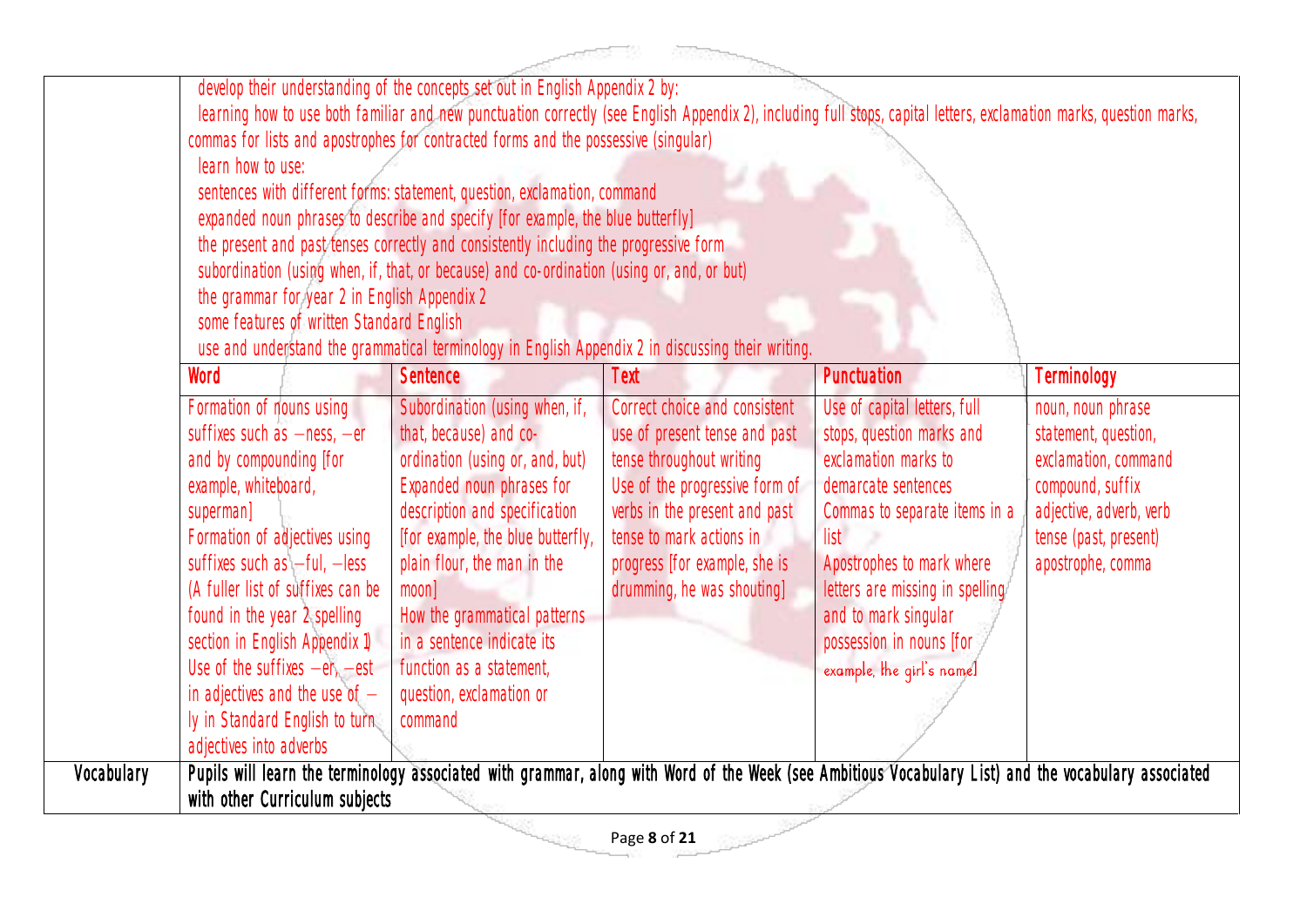| Year 3           | Autumn 1                                                                                                                                                            | Autumn 2              | Spring 1              | Spring 2           | Summer 1                                          | Summer 2               |
|------------------|---------------------------------------------------------------------------------------------------------------------------------------------------------------------|-----------------------|-----------------------|--------------------|---------------------------------------------------|------------------------|
| Links to Prior   |                                                                                                                                                                     | Year 1 Autumn 2, Year | Year 2 Spring 2       |                    |                                                   | Year 2 Summer 2        |
| Learning         |                                                                                                                                                                     | 2 Autumn 2            |                       |                    |                                                   |                        |
|                  |                                                                                                                                                                     | Year 1 Summer 2       | Year 1 Summer 1 Year  | Year 2 Spring 2    | Year 2 Summer 1                                   |                        |
|                  |                                                                                                                                                                     |                       | 2 Spring 2            |                    |                                                   |                        |
| Texts/Genres/    | How to Wash a Woolly                                                                                                                                                | The Day the Crayons   | Various Aesop's       | The King who       | The Dot                                           | The Kapok Tree         |
| Outcomes         | <b>Mammoth</b>                                                                                                                                                      | Quit                  | <b>Fables</b>         | Threw Away his     | I know how to write a                             | I know how to write a  |
|                  | know how to write a set                                                                                                                                             | I know how to write a | I know how to write a | <b>Throne</b>      | dialogue between                                  | persuasive letter from |
|                  | of instructions about how                                                                                                                                           | persuasive letter to  | fable                 | know how to write  | characters as a                                   | a rainforest animal to |
|                  | to wash a puppy                                                                                                                                                     | <b>Duncan</b>         |                       | an Anglo-Saxon     | performance for Year 6                            | the man who cuts       |
|                  |                                                                                                                                                                     |                       |                       | tale to read aloud |                                                   | down their tree        |
|                  |                                                                                                                                                                     |                       |                       |                    |                                                   | I know how to take     |
|                  |                                                                                                                                                                     |                       |                       |                    |                                                   | park in discussion     |
|                  |                                                                                                                                                                     |                       |                       |                    |                                                   | about man's dilemma    |
|                  | <b>Escape from Pompell</b>                                                                                                                                          | The Polar Express     | Julia Donaldson       | <b>Riddles</b>     | Non-fiction texts about rainforests               |                        |
|                  | know how to write a                                                                                                                                                 | know how to write an  | poems                 | know how to write  | I know how to write a non-chronological report on |                        |
|                  | diary entry as one of the                                                                                                                                           | effective setting     | know how to write     | an entertaining    | rainforests                                       |                        |
|                  | <i>characters</i>                                                                                                                                                   | description           | and perform a         | riddle             |                                                   |                        |
|                  |                                                                                                                                                                     |                       | humorous poem         |                    |                                                   |                        |
| <b>Spellings</b> | Pupils should be taught to:                                                                                                                                         |                       |                       |                    |                                                   |                        |
|                  | use further prefixes and suffixes and understand how to add them (English Appendix 1)                                                                               |                       |                       |                    |                                                   |                        |
|                  | spell further homophones<br>spell words that are often misspelt (English Appendix 1 attached)                                                                       |                       |                       |                    |                                                   |                        |
|                  |                                                                                                                                                                     |                       |                       |                    |                                                   |                        |
|                  | place the possessive apostrophe accurately in words with regular plurals [for example, girls', boys'] and in words with irregular plurals [for example, children's] |                       |                       |                    |                                                   |                        |
|                  | use the first two or three letters of a word to check its spelling in a dictionary                                                                                  |                       |                       |                    |                                                   |                        |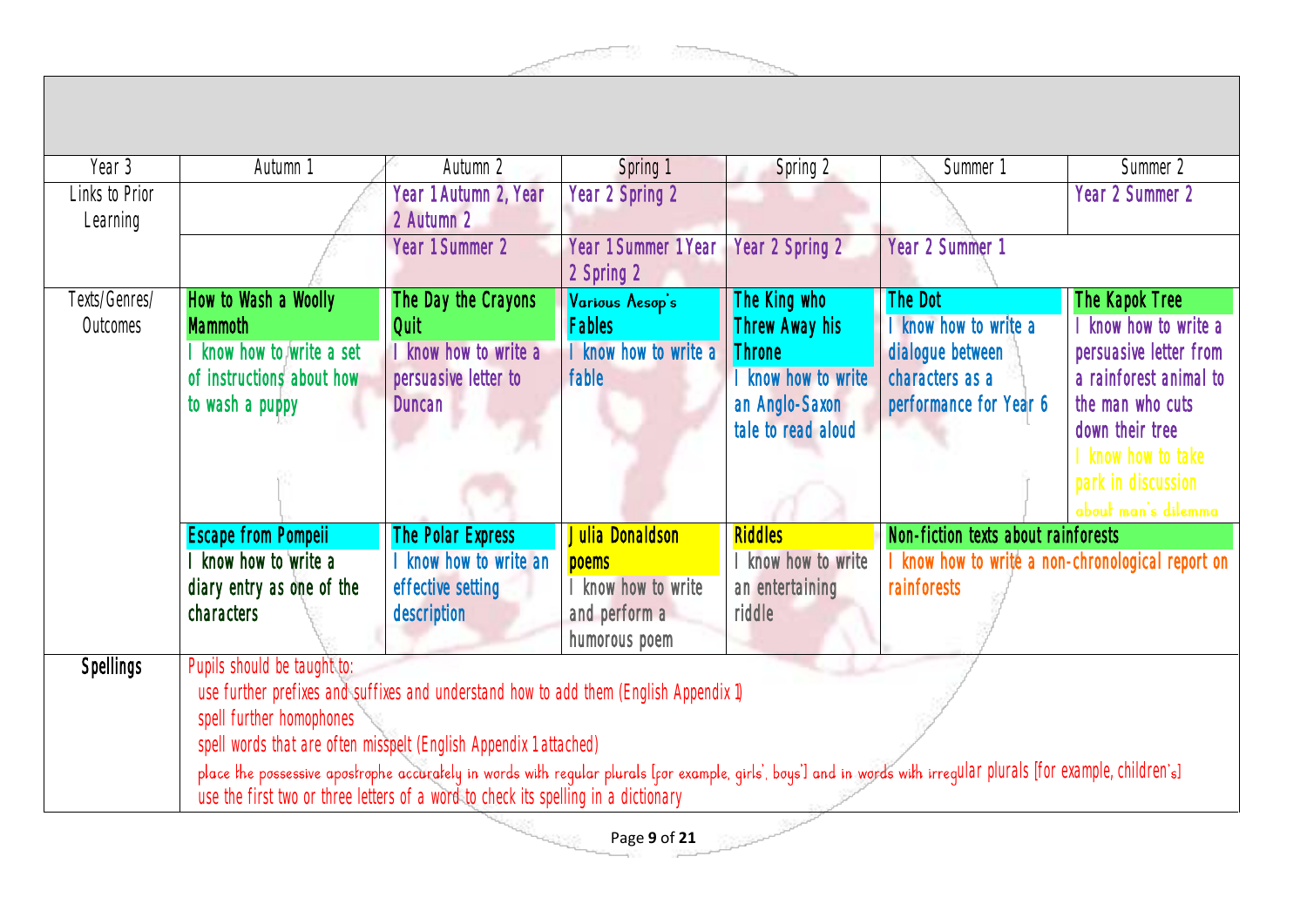|                 | write from memory simple sentences, dictated by the teacher, that include words and punctuation taught so far.                                                              |
|-----------------|-----------------------------------------------------------------------------------------------------------------------------------------------------------------------------|
| Handwriting     | Pupils should be taught to:                                                                                                                                                 |
| Kinetic Letters | use the diagonal and horizontal strokes that are needed to join letters and understand which letters, when adjacent to one another, are best left unjoined                  |
|                 | increase the legibility, consistency and quality of their handwriting [for example, by ensuring that the downstrokes of letters are parallel and equidistant; that lines of |
|                 | writing are spaced sufficiently so that the ascenders and descenders of letters do not touch].                                                                              |
| Composition     | Pupils should be taught to:                                                                                                                                                 |
|                 | plan their writing by:                                                                                                                                                      |
|                 | discussing writing similar to that which they are planning to write in order to understand and learn from its structure, vocabulary and grammar                             |
|                 | discussing and recording ideas                                                                                                                                              |
|                 | draft and write by:                                                                                                                                                         |
|                 | composing and rehearsing sentences orally (including dialogue), progressively building a varied and rich vocabulary and an increasing range of sentence structures          |
|                 | (English Appendix 2)                                                                                                                                                        |
|                 | organising paragraphs around a theme                                                                                                                                        |
|                 | in narratives, creating settings, characters and plot                                                                                                                       |
|                 | in non-narrative material, using simple organisational devices [for example, headings and sub-headings]                                                                     |
|                 | evaluate and edit by:                                                                                                                                                       |
|                 | assessing the effectiveness of their own and others' writing and suggesting improvements                                                                                    |
|                 | proposing changes to grammar and vocabulary to improve consistency, including the accurate use of pronouns in sentences                                                     |
|                 | proof-read for spelling and punctuation errors                                                                                                                              |
|                 | read aloud their own writing, to a group or the whole class, using appropriate intonation and controlling the tone and volume so that the meaning is clear.                 |
| Grammar         | Pupils should be taught to:                                                                                                                                                 |
|                 | develop their understanding of the concepts set out in English Appendix 2 by:                                                                                               |
|                 | extending the range of sentences with more than one clause by using a wider range of conjunctions, including when, if, because, although                                    |
|                 | using the present perfect form of verbs in contrast to the past tense                                                                                                       |
|                 | choosing nouns or pronouns appropriately for clarity and cohesion and to avoid repetition                                                                                   |
|                 | using conjunctions, adverbs and prepositions to express time and cause                                                                                                      |
|                 | using fronted adverbials                                                                                                                                                    |
|                 | learning the grammar for years 3 and 4 in English Appendix 2                                                                                                                |
|                 | Page 10 of 21                                                                                                                                                               |
|                 |                                                                                                                                                                             |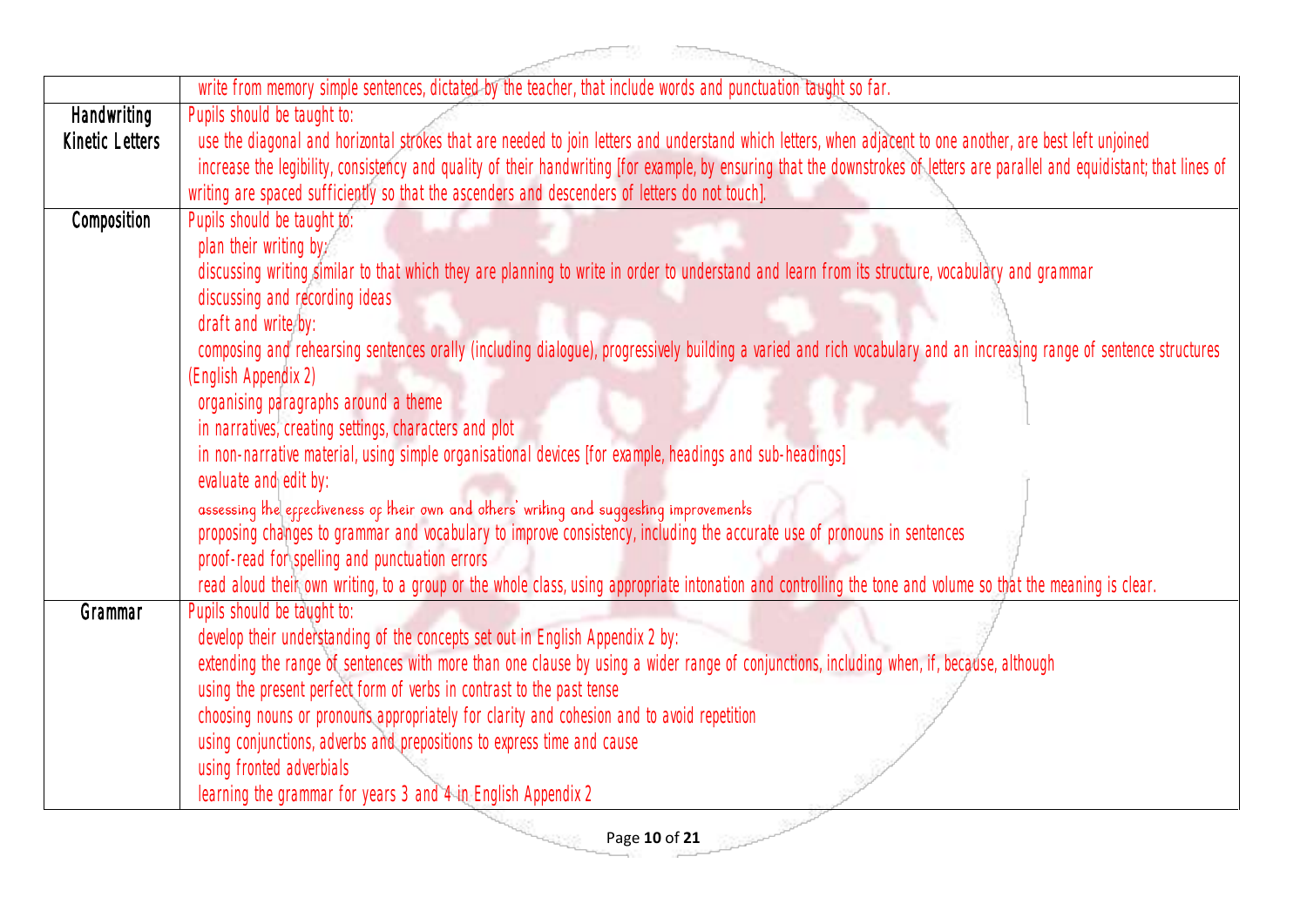|            | indicate grammatical and other features by:<br>using commas after fronted adverbials<br>using and punctuating direct speech                                                                                                                                                                                                                                                                                   | indicating possession by using the possessive apostrophe with plural nouns<br>use and understand the grammatical terminology in English Appendix 2 accurately and appropriately when discussing their writing and reading.                                |                                                                                                                                                                                                                                                                                          |                                                                  |                                                                                                                                                                                                |
|------------|---------------------------------------------------------------------------------------------------------------------------------------------------------------------------------------------------------------------------------------------------------------------------------------------------------------------------------------------------------------------------------------------------------------|-----------------------------------------------------------------------------------------------------------------------------------------------------------------------------------------------------------------------------------------------------------|------------------------------------------------------------------------------------------------------------------------------------------------------------------------------------------------------------------------------------------------------------------------------------------|------------------------------------------------------------------|------------------------------------------------------------------------------------------------------------------------------------------------------------------------------------------------|
|            | Word                                                                                                                                                                                                                                                                                                                                                                                                          | <b>Sentence</b>                                                                                                                                                                                                                                           | <b>Text</b>                                                                                                                                                                                                                                                                              | Punctuation                                                      | Terminology                                                                                                                                                                                    |
|            | Formation of nouns using a<br>range of prefixes [for example<br>super-, $anti-, auto-]$<br>Use of the forms a or an<br>according to whether the next<br>word begins with a consonant<br>or a vowel [for example, a rock,<br>an open box]<br>Word families based on<br>common words, showing how<br>words are related in form and<br>meaning [for example, solve,<br>solution, solver, dissolve,<br>insoluble] | Expressing time, place and<br>cause using conjunctions [for<br>example, when, before, after,<br>while, so, because], adverbs [for<br>example, then, next, soon,<br>therefore], or prepositions [for<br>example, before, after, during,<br>in, because of] | Introduction to paragraphs as<br>a way to group related<br>material<br>Headings and sub-headings to<br>aid presentation<br>Use of the present perfect<br>form of verbs instead of the<br>simple past [for example, He<br>has gone out to play<br>contrasted with He went out to<br>play] | Introduction to inverted<br>commas to punctuate direct<br>speech | preposition, conjunction<br>word family, prefix<br>clause, subordinate clause<br>direct speech<br>consonant, consonant letter<br>vowel, vowel letter<br>inverted commas (or 'speech<br>marks') |
| Vocabulary | with other Curriculum subjects.                                                                                                                                                                                                                                                                                                                                                                               | Pupils will learn the terminology associated with grammar, along with Word of the Week (see Ambitious Vocabulary List) and the vocabulary associated                                                                                                      |                                                                                                                                                                                                                                                                                          |                                                                  |                                                                                                                                                                                                |
|            |                                                                                                                                                                                                                                                                                                                                                                                                               |                                                                                                                                                                                                                                                           | Page 11 of 21                                                                                                                                                                                                                                                                            |                                                                  |                                                                                                                                                                                                |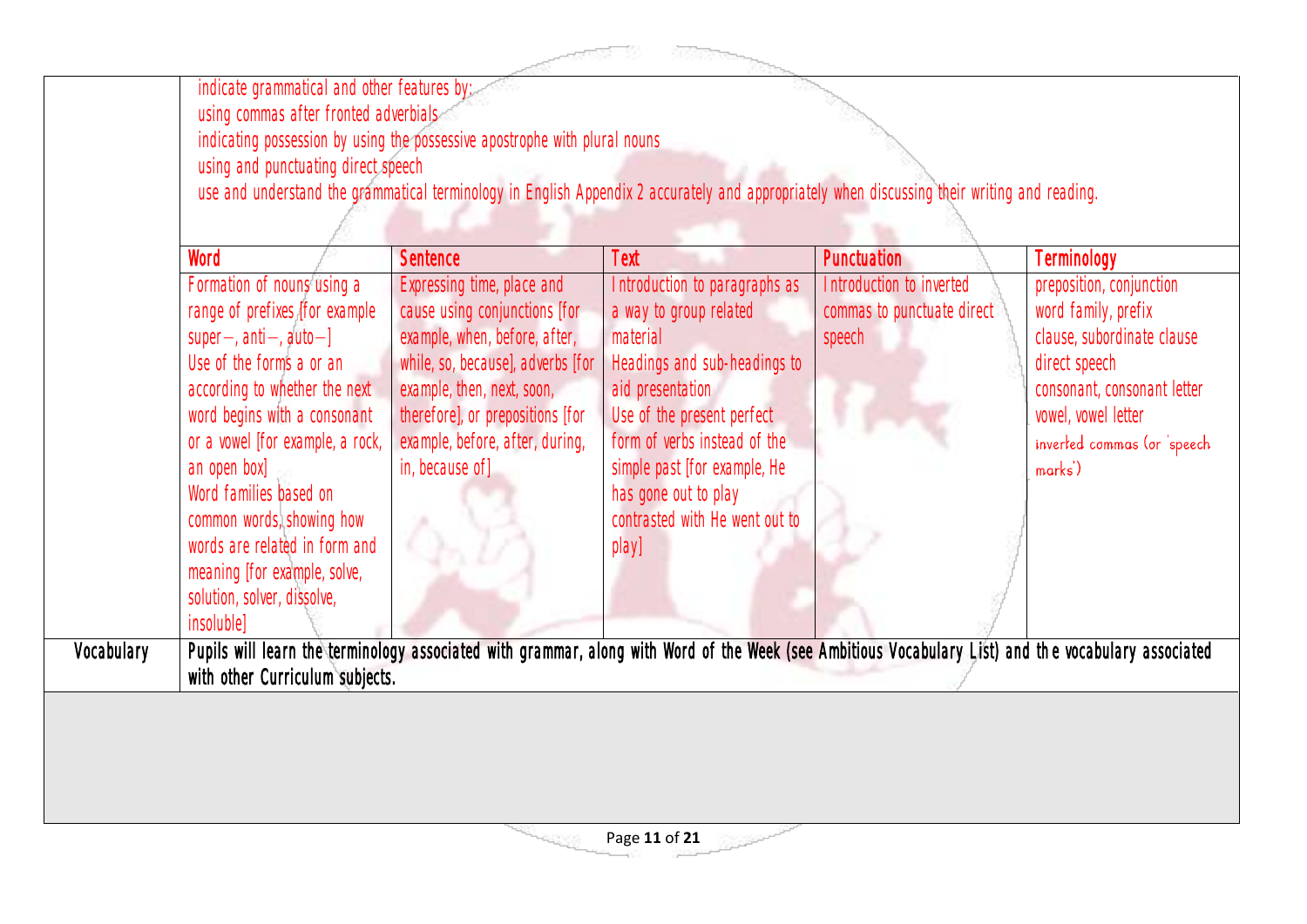|                        |                                                                                                                                                                                                                                                           |                       | <b>ROCKSONS</b><br>- 100000 |                      |                           |                        |
|------------------------|-----------------------------------------------------------------------------------------------------------------------------------------------------------------------------------------------------------------------------------------------------------|-----------------------|-----------------------------|----------------------|---------------------------|------------------------|
| Year 4                 | Autumn 1                                                                                                                                                                                                                                                  | Autumn 2              | Spring 1                    | Spring 2             | Summer 1                  | Summer 2               |
| Links to Prior         | Year 2 Autumn 1, Year 3                                                                                                                                                                                                                                   | Year 3 Spring 1 &     | Year 3 Autumn 1             | Year 2 Summer 2,     | Year 1 Summer 2,          | Year 3 Autumn 2        |
| Learning               | Autumn 1                                                                                                                                                                                                                                                  | Summer 1              |                             | Year 3 Autumn 2      |                           |                        |
|                        |                                                                                                                                                                                                                                                           |                       |                             | and Summer 2         |                           |                        |
|                        |                                                                                                                                                                                                                                                           |                       | Year 3 Spring 2             | Year 1 Summer 1      | Year 1 Autumn 1, Year 2   | Year 2 Spring 1, Year  |
|                        |                                                                                                                                                                                                                                                           |                       |                             | Year 2 Spring 2,     | Summer 2                  | 3 Summer Term          |
|                        |                                                                                                                                                                                                                                                           |                       |                             | Year 3 Spring 1      |                           |                        |
| Texts/Genres/          | The Boy who Grew Dragons                                                                                                                                                                                                                                  | Pugs of the Frozen    | Arthur and the              | Nothing to See Here  | Falcon's Malleser         | Varjak Paw             |
| Outcomes               | I know how to write                                                                                                                                                                                                                                       | <b>North</b>          | Golden Rope                 | Hotel                | know how to write a       | I know how to write a  |
|                        | instructions on how to look                                                                                                                                                                                                                               | I know how to write a | I know how to write a       | I know how to write  | character description of  | setting description in |
|                        | after a Dragon                                                                                                                                                                                                                                            | chapter adventure     | diary entry                 | and perform a voice  | own villain               | character voice        |
|                        |                                                                                                                                                                                                                                                           | story                 |                             | over for a chocolate |                           |                        |
|                        |                                                                                                                                                                                                                                                           | (extended write)      |                             | advert               |                           |                        |
|                        | I know how to write a                                                                                                                                                                                                                                     |                       | I know how to write a       | I know how to write  | know how to write an      | know how to write a    |
|                        | newspaper report about a                                                                                                                                                                                                                                  |                       | myth based on the           | a poem about         | alternative ending to the | non-chronological      |
|                        | dragon sighting                                                                                                                                                                                                                                           |                       | text                        | monsters             | book                      | report about survival  |
|                        |                                                                                                                                                                                                                                                           |                       |                             |                      |                           |                        |
| <b>Spellings</b>       | Pupils should be taught to:                                                                                                                                                                                                                               |                       |                             |                      |                           |                        |
|                        | use further prefixes and suffixes and understand how to add them (English Appendix 1)                                                                                                                                                                     |                       |                             |                      |                           |                        |
|                        | spell further homophones                                                                                                                                                                                                                                  |                       |                             |                      |                           |                        |
|                        | spell words that are often misspelt (English Appendix 1 attached)                                                                                                                                                                                         |                       |                             |                      |                           |                        |
|                        | place the possessive apostrophe accurately in words with reqular plurals [for example, qirls', boys'] and in words with irreqular plurals [for example, children's]<br>use the first two or three letters of a word to check its spelling in a dictionary |                       |                             |                      |                           |                        |
|                        | write from memory simple sentences, dictated by the teacher, that include words and punctuation taught so far.                                                                                                                                            |                       |                             |                      |                           |                        |
| <b>Handwriting</b>     | Pupils should be taught to:                                                                                                                                                                                                                               |                       |                             |                      |                           |                        |
| <b>Kinetic Letters</b> | use the diagonal and horizontal strokes that are needed to join letters and understand which letters, when adjacent to one another, are best left unjoined                                                                                                |                       |                             |                      |                           |                        |
|                        | increase the legibility, consistency and quality of their handwriting [for example, by ensuring that the downstrokes of letters are parallel and equidistant; that lines of                                                                               |                       |                             |                      |                           |                        |
|                        | writing are spaced sufficiently so that the ascenders and descenders of letters do not touch].                                                                                                                                                            |                       |                             |                      |                           |                        |

n, an

1990'<sup>n</sup>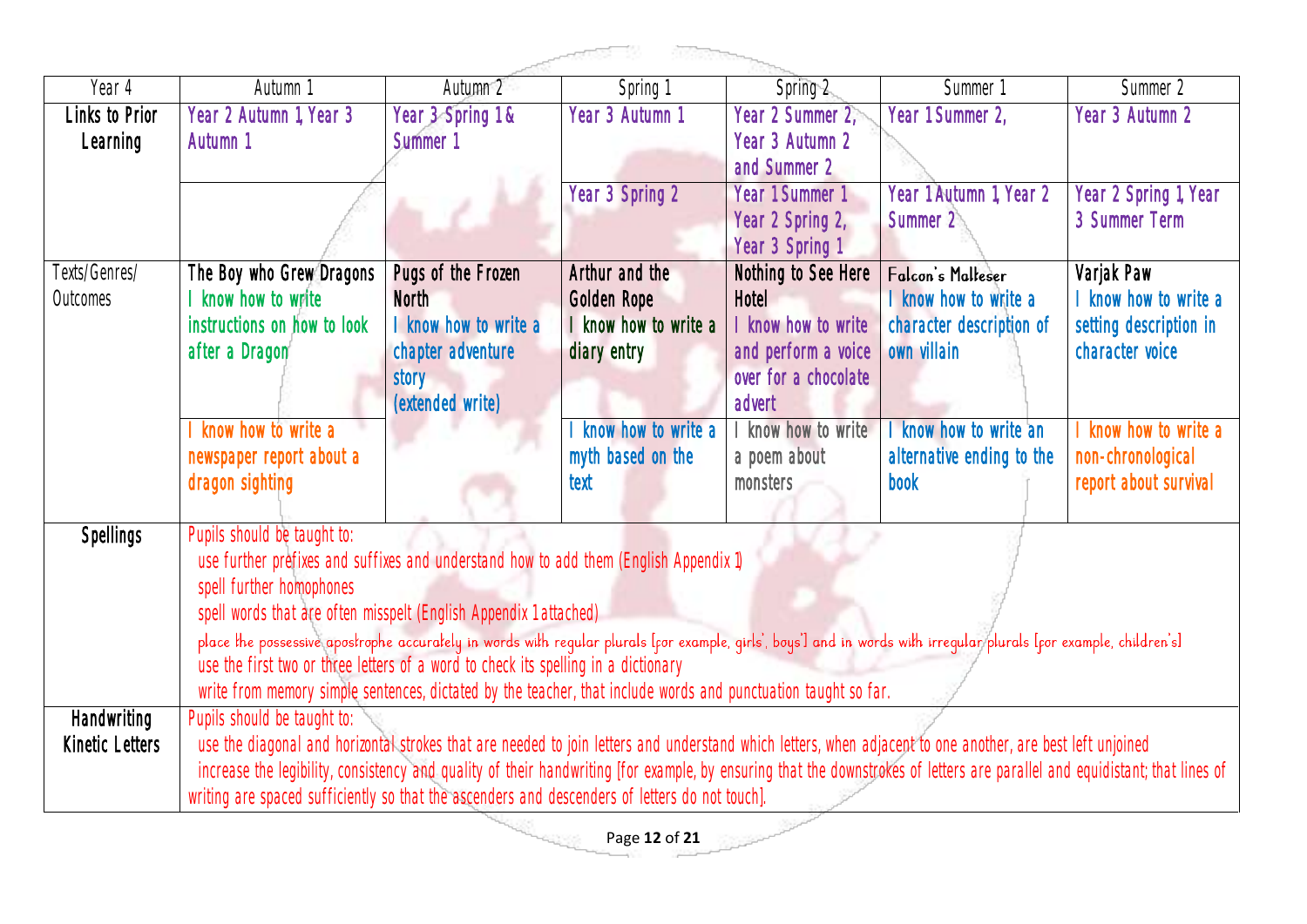|             | a protect of the                                                                                                                                                                                                    |
|-------------|---------------------------------------------------------------------------------------------------------------------------------------------------------------------------------------------------------------------|
| Composition | Pupils should be taught to:                                                                                                                                                                                         |
|             | plan their writing by:                                                                                                                                                                                              |
|             | discussing writing similar to that which they are planning to write in order to understand and learn from its structure, vocabulary and grammar                                                                     |
|             | discussing and recording ideas                                                                                                                                                                                      |
|             | draft and write by:                                                                                                                                                                                                 |
|             | composing and rehearsing sentences orally (including dialogue), progressively building a varied and rich vocabulary and an increasing range of sentence structures                                                  |
|             | (English Appendix 2)                                                                                                                                                                                                |
|             | organising paragraphs around a theme                                                                                                                                                                                |
|             | in narratives, creating settings, characters and plot                                                                                                                                                               |
|             | in non-narrative material, using simple organisational devices [for example, headings and sub-headings]                                                                                                             |
|             | evaluate and edit by:                                                                                                                                                                                               |
|             | assessing the effectiveness of their own and others' writing and suggesting improvements<br>proposing changes to grammar and vocabulary to improve consistency, including the accurate use of pronouns in sentences |
|             | proof-read for spelling and punctuation errors                                                                                                                                                                      |
|             | read aloud their own writing, to a group or the whole class, using appropriate intonation and controlling the tone and volume so that the meaning is clear.                                                         |
| Grammar     | Pupils should be taught to:                                                                                                                                                                                         |
|             | develop their understanding of the concepts set out in English Appendix 2 by:                                                                                                                                       |
|             | extending the range of sentences with more than one clause by using a wider range of conjunctions, including when, if, because, although                                                                            |
|             | using the present perfect form of verbs in contrast to the past tense                                                                                                                                               |
|             | choosing nouns or pronouns appropriately for clarity and cohesion and to avoid repetition                                                                                                                           |
|             | using conjunctions, adverbs and prepositions to express time and cause                                                                                                                                              |
|             | using fronted adverbials                                                                                                                                                                                            |
|             | learning the grammar for years 3 and 4 in English Appendix 2                                                                                                                                                        |
|             | indicate grammatical and other features by:                                                                                                                                                                         |
|             | using commas after fronted adverbials                                                                                                                                                                               |
|             | indicating possession by using the possessive apostrophe with plural nouns                                                                                                                                          |
|             | using and punctuating direct speech                                                                                                                                                                                 |
|             | use and understand the grammatical terminology in English Appendix 2 accurately and appropriately when discussing their writing and reading.                                                                        |
|             | $\sim$<br>Page 13 of 21                                                                                                                                                                                             |
|             |                                                                                                                                                                                                                     |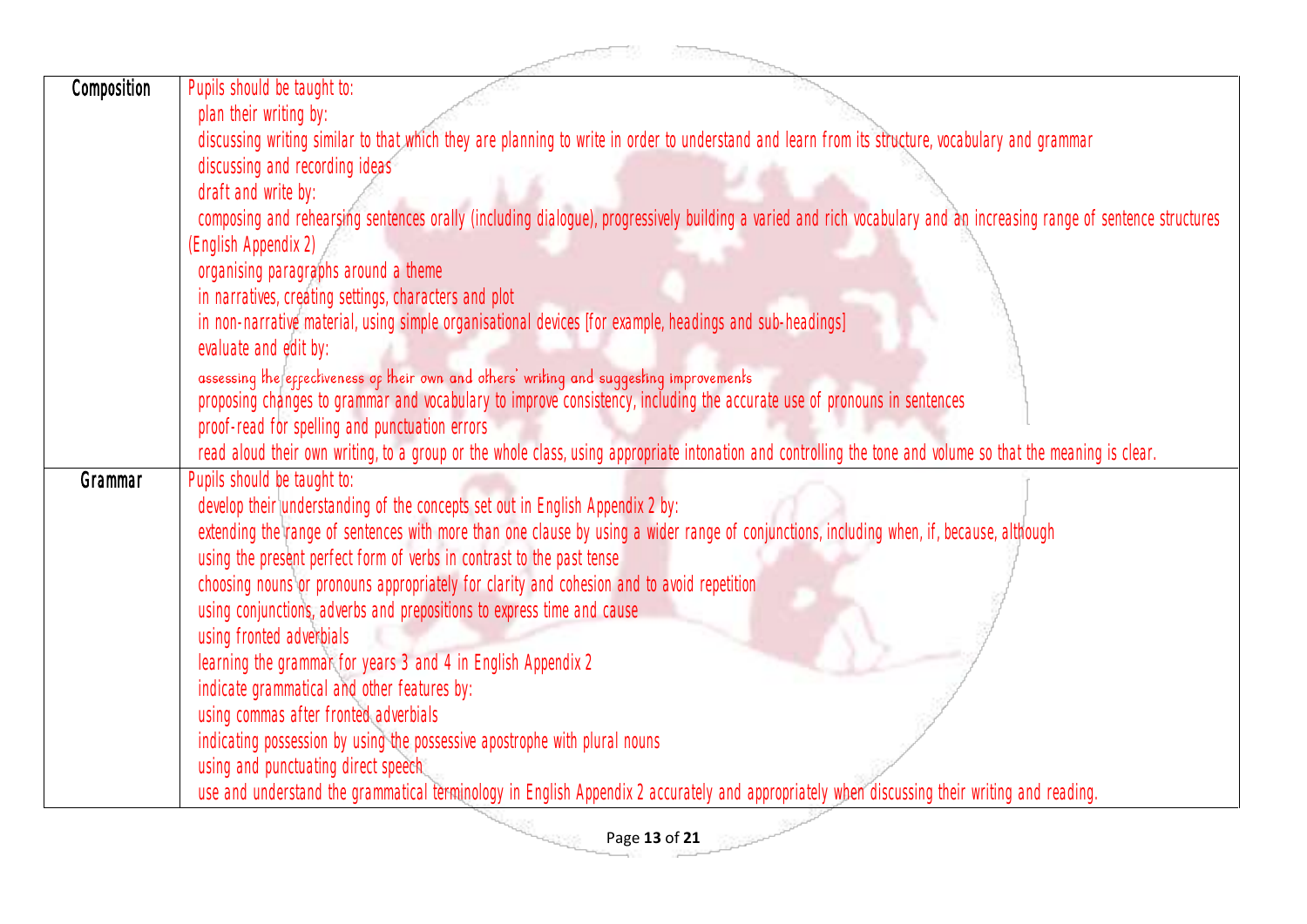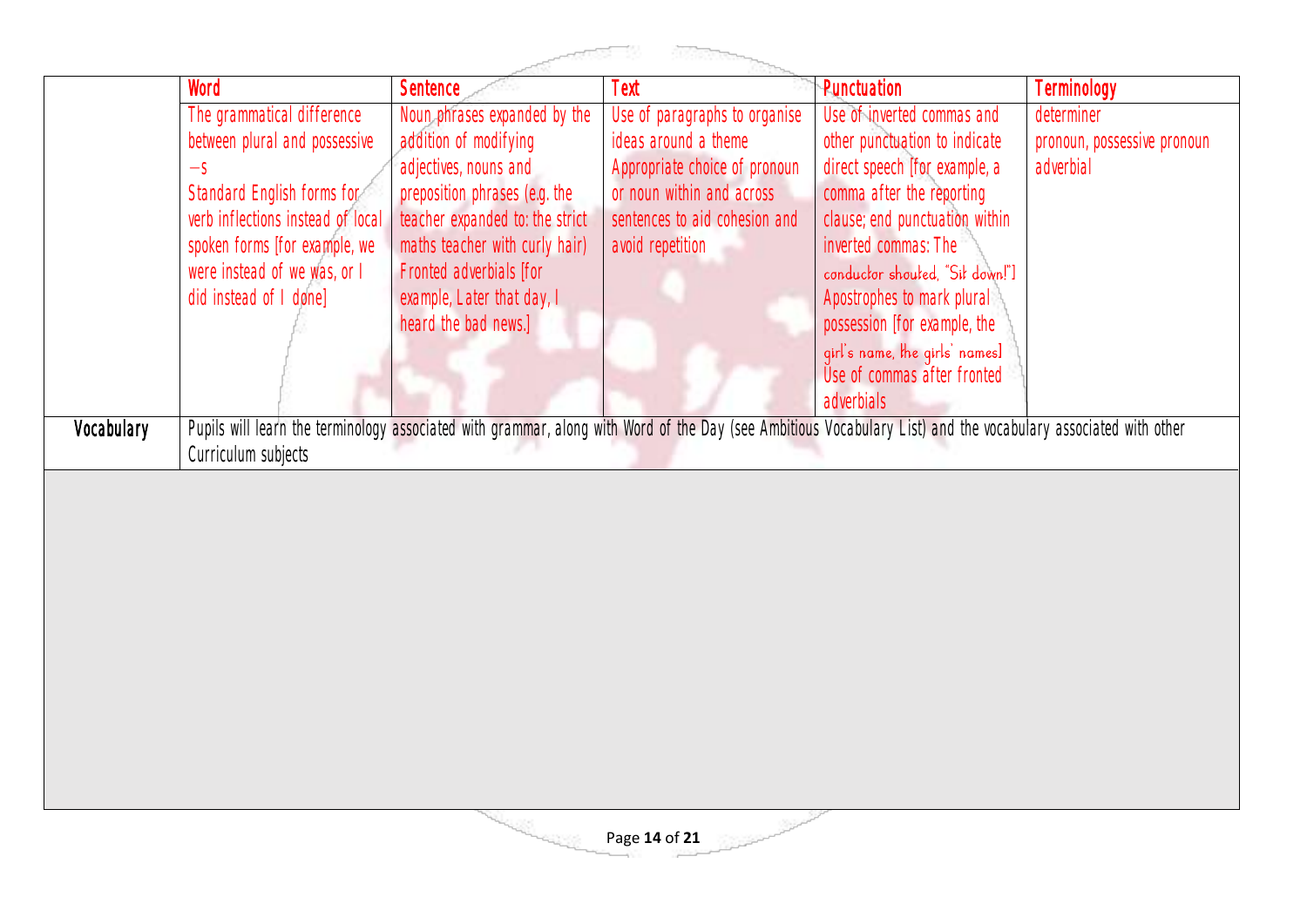|                        |                                                                                                                                                                     |                        | <b>References</b><br>a processing the |                     |                          |                        |  |
|------------------------|---------------------------------------------------------------------------------------------------------------------------------------------------------------------|------------------------|---------------------------------------|---------------------|--------------------------|------------------------|--|
| Year 5                 | Autumn 1                                                                                                                                                            | Autumn 2               | Spring 1                              | Spring 2            | Summer 1                 | Summer 2               |  |
| Links to Prior         | Year 3 Autumn 2, Year 4                                                                                                                                             |                        | Year 3 Autumn 1,                      | Year 4 Summer 1     |                          |                        |  |
| Learning               | Summer 2                                                                                                                                                            |                        | Year 4 Spring 1                       |                     |                          |                        |  |
|                        | Year 3 Autumn 2, Year 4                                                                                                                                             |                        | Year 4 Autumn 2                       |                     | Year 3 spring 1, Year 4  |                        |  |
|                        | Spring 2                                                                                                                                                            |                        |                                       |                     | Spring 2                 |                        |  |
| Texts/Genres/          | Leon and the Place                                                                                                                                                  | Cogheart               | <b>Holes</b>                          | The Lion and the    | <b>Matilda</b>           | <b>Street Child</b>    |  |
| Outcomes               | <b>Between</b>                                                                                                                                                      | I know how to write an | I know how to write a                 | <b>Unicorn</b>      | know how to write a      | I know how to write a  |  |
|                        | know how to write a                                                                                                                                                 | explanation text about | diary entry                           | To Continue Lenny's | recount from a different | $comparison - Street$  |  |
|                        | setting description using                                                                                                                                           | a magnificent machine  |                                       | story               | perspective              | child life v their own |  |
|                        | figurative language                                                                                                                                                 |                        |                                       |                     |                          | lives                  |  |
|                        | know how to write a                                                                                                                                                 | know how to write      | Creative writing -                    | I know how to write | know how to write a      | I know how to write a  |  |
|                        | persuasive email to Abdul                                                                                                                                           | and take part in a     | The Forgotten                         | a monologue from a  | free verse poem          | biography of Jim       |  |
|                        |                                                                                                                                                                     | debate about           | Promise                               | character's         |                          | <b>Jarvis</b>          |  |
|                        | Pupils should be taught to:                                                                                                                                         | mechanical rights      |                                       | perspective         |                          |                        |  |
| <b>Spellings</b>       | use further prefixes and suffixes and understand the guidance for adding them                                                                                       |                        |                                       |                     |                          |                        |  |
|                        |                                                                                                                                                                     |                        |                                       |                     |                          |                        |  |
|                        | spell some words with 'silent' letters [for example, knight, psalm, solemn]<br>continue to distinguish between homophones and other words which are often confused  |                        |                                       |                     |                          |                        |  |
|                        | use knowledge of morphology and etymology in spelling and understand that the spelling of some words needs to be learnt specifically, as listed in English Appendix |                        |                                       |                     |                          |                        |  |
|                        | (attached)                                                                                                                                                          |                        |                                       |                     |                          |                        |  |
|                        | use dictionaries to check the spelling and meaning of words                                                                                                         |                        |                                       |                     |                          |                        |  |
|                        | use the first three or four letters of a word to check spelling, meaning or both of these in a dictionary                                                           |                        |                                       |                     |                          |                        |  |
|                        | use a thesaurus.                                                                                                                                                    |                        |                                       |                     |                          |                        |  |
| Handwriting            | Pupils should be taught to:                                                                                                                                         |                        |                                       |                     |                          |                        |  |
| <b>Kinetic Letters</b> | write legibly, fluently and with increasing speed by:                                                                                                               |                        |                                       |                     |                          |                        |  |
|                        | choosing which shape of a letter to use when given choices and deciding whether or not to join specific letters                                                     |                        |                                       |                     |                          |                        |  |
|                        | choosing the writing implement that is best suited for a task.                                                                                                      |                        |                                       |                     |                          |                        |  |
| Composition            | Pupils should be taught to:                                                                                                                                         |                        |                                       |                     |                          |                        |  |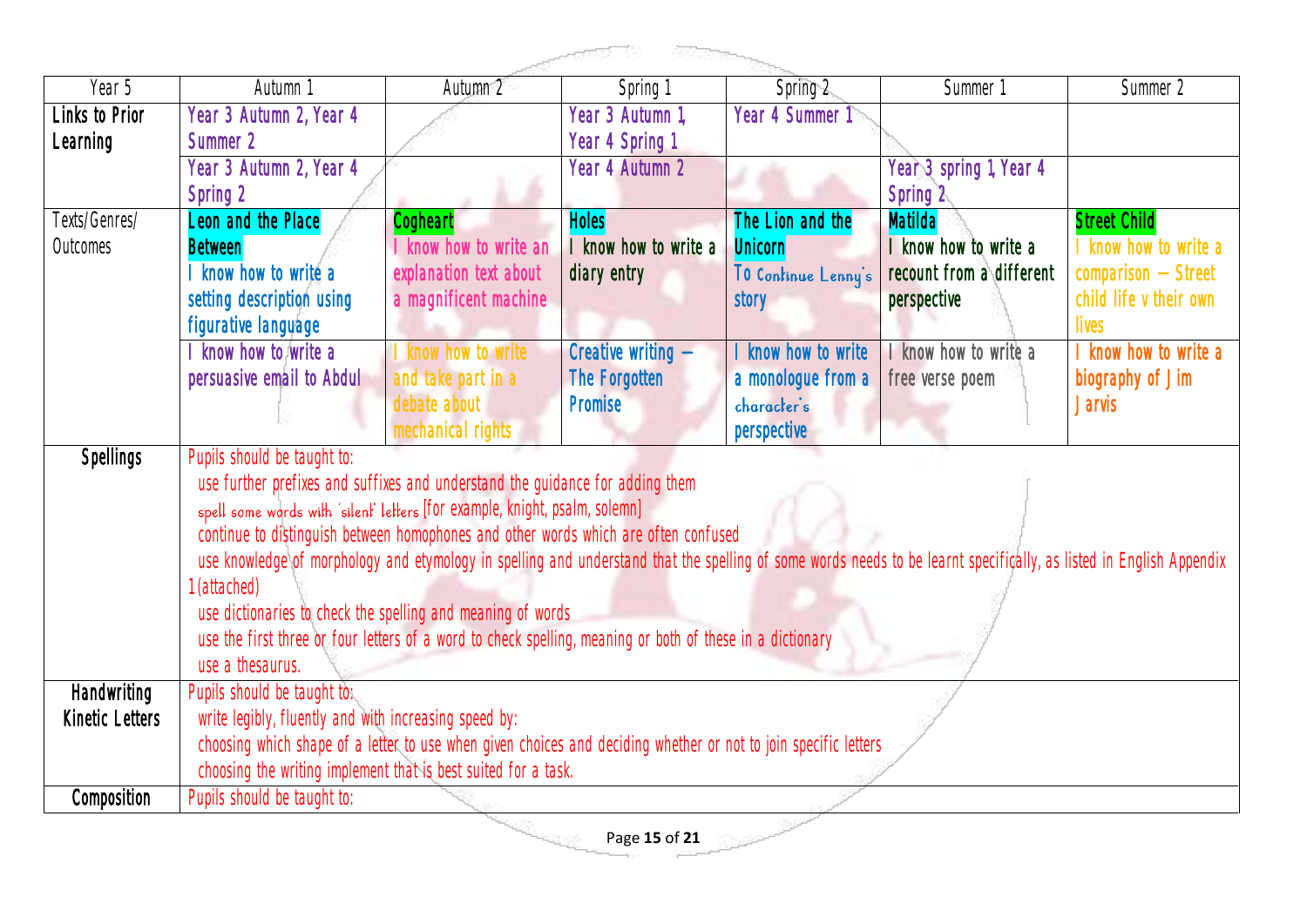|         | plan their writing by:                                                                                                                                 |
|---------|--------------------------------------------------------------------------------------------------------------------------------------------------------|
|         | identifying the audience for and purpose of the writing, selecting the appropriate form and using other similar writing as models for their own        |
|         | noting and developing initial ideas, drawing on reading and research where necessary                                                                   |
|         | in writing narratives, considering how authors have developed characters and settings in what pupils have read, listened to or seen performed          |
|         | draft and write by:                                                                                                                                    |
|         | selecting appropriate grammar and vocabulary, understanding how such choices can change and enhance meaning                                            |
|         | in narratives, describing settings, characters and atmosphere and integrating dialogue to convey character and advance the action                      |
|         | précising longer passages                                                                                                                              |
|         | using a wide range of devices to build cohesion within and across paragraphs                                                                           |
|         | using further organisational and presentational devices to structure text and to guide the reader [for example, headings, bullet points, underlining]  |
|         | evaluate and edit by:                                                                                                                                  |
|         | assessing the eppectiveness op their own and others' writing                                                                                           |
|         | proposing changes to vocabulary, grammar and punctuation to enhance effects and clarify meaning                                                        |
|         | ensuring the consistent and correct use of tense throughout a piece of writing                                                                         |
|         | ensuring correct subject and verb agreement when using singular and plural, distinguishing between the language of speech and writing and choosing the |
|         | appropriate register                                                                                                                                   |
|         | proof-read for spelling and punctuation errors                                                                                                         |
|         | perform their own compositions, using appropriate intonation, volume, and movement so that meaning is clear.                                           |
| Grammar | Pupils should be taught to:                                                                                                                            |
|         | develop their understanding of the concepts set out in English Appendix 2 by:                                                                          |
|         | recognising vocabulary and structures that are appropriate for formal speech and writing, including subjunctive forms                                  |
|         | using passive verbs to affect the presentation of information in a sentence                                                                            |
|         | using the perfect form of verbs to mark relationships of time and cause                                                                                |
|         | using expanded noun phrases to convey complicated information concisely                                                                                |
|         | using modal verbs or adverbs to indicate degrees of possibility                                                                                        |
|         | using relative clauses beginning with who, which, where, when, whose, that or with an implied (i.e. omitted) relative pronoun                          |
|         | learning the grammar for years 5 and 6 in English Appendix 2                                                                                           |
|         | indicate grammatical and other features by:                                                                                                            |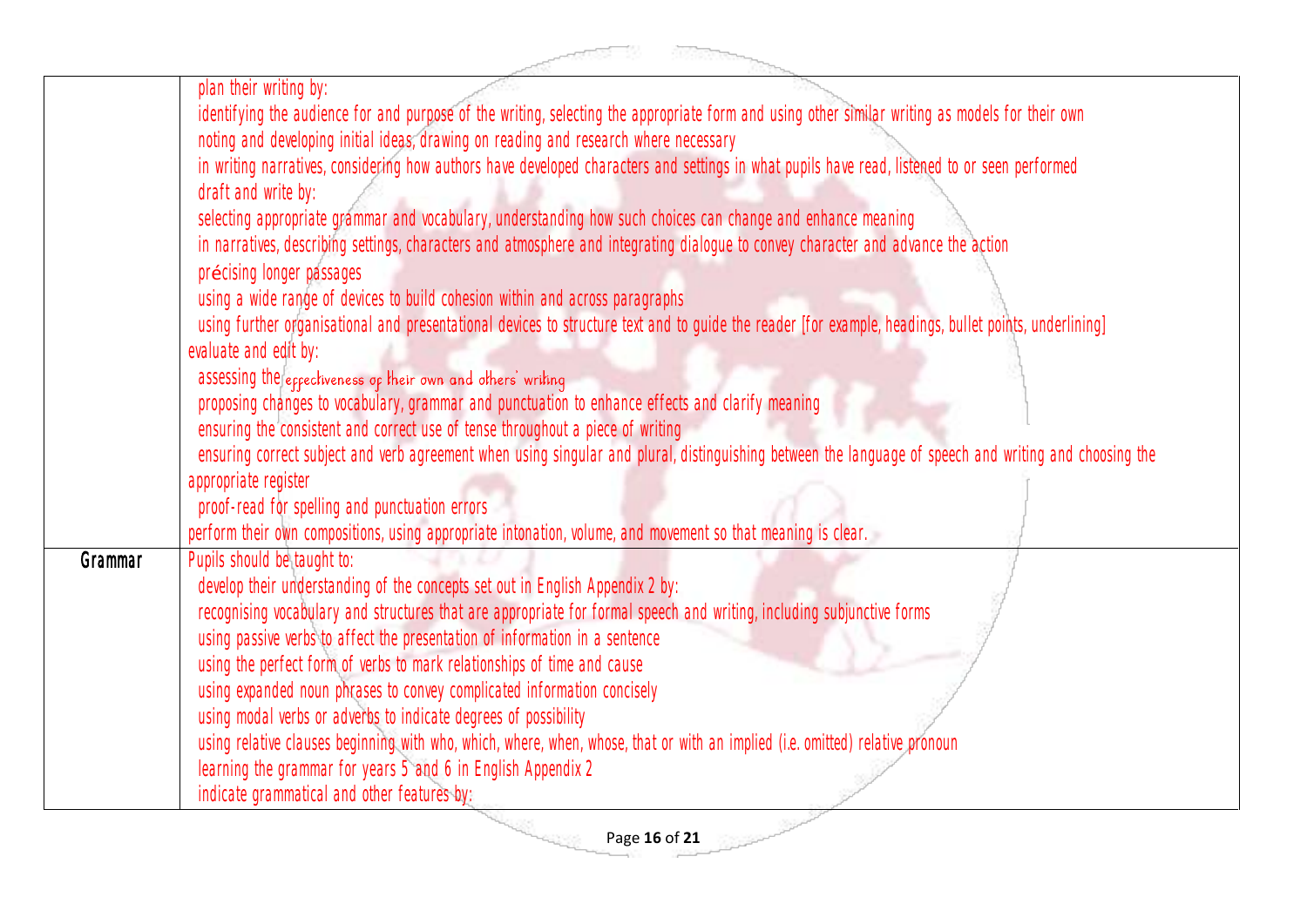|            |                                                          | using commas to clarify meaning or avoid ambiguity in writing                                                                                       |                                  |                               |                              |
|------------|----------------------------------------------------------|-----------------------------------------------------------------------------------------------------------------------------------------------------|----------------------------------|-------------------------------|------------------------------|
|            | using hyphens to avoid ambiguity                         |                                                                                                                                                     |                                  |                               |                              |
|            | using brackets, dashes or commas to indicate parenthesis |                                                                                                                                                     |                                  |                               |                              |
|            |                                                          | using semi-colons, colons or dashes to mark boundaries between independent clauses                                                                  |                                  |                               |                              |
|            | using a colon to introduce a list                        |                                                                                                                                                     |                                  |                               |                              |
|            | punctuating bullet points consistently                   |                                                                                                                                                     |                                  |                               |                              |
|            |                                                          | use and understand the grammatical terminology in English Appendix 2 accurately and appropriately in discussing their writing and reading.          |                                  |                               |                              |
|            | Word                                                     | <b>Sentence</b>                                                                                                                                     | Text                             | <b>Punctuation</b>            | Terminology                  |
|            | Converting nouns or adjectives                           | Relative clauses beginning with                                                                                                                     | Devices to build cohesion        | Brackets, dashes or commas to | modal verb, relative pronoun |
|            | into verbs using suffixes [for                           | who, which, where, when,                                                                                                                            | within a paragraph [for          | indicate parenthesis          | relative clause              |
|            | example, $-\text{ate}$ ; $-\text{ise}$ ; $-\text{ify}$ ] | whose, that, or an omitted                                                                                                                          | example, then, after that, this, | Use of commas to clarify      | parenthesis, bracket, dash   |
|            | Verb prefixes [for example,                              | relative pronoun                                                                                                                                    | firstly]                         | meaning or avoid ambiguity    | cohesion, ambiquity          |
|            | $dis-, de-, mis-, over-$ and                             | Indicating degrees of                                                                                                                               | Linking ideas across             |                               |                              |
|            | $re-$                                                    | possibility using adverbs [for                                                                                                                      | paragraphs using adverbials of   |                               |                              |
|            |                                                          | example, perhaps, surely] or                                                                                                                        | time [for example, later], place |                               |                              |
|            |                                                          | modal verbs [for example,                                                                                                                           | [for example, nearby] and        |                               |                              |
|            |                                                          | might, should, will, must]                                                                                                                          | number [for example, secondly]   |                               |                              |
|            |                                                          |                                                                                                                                                     | or tense choices [for example,   |                               |                              |
|            |                                                          |                                                                                                                                                     | he had seen her before]          |                               |                              |
| Vocabulary |                                                          | Pupils will learn the terminology associated with grammar, along with Word of the Day (see Ambitious Vocabulary List) and the vocabulary associated |                                  |                               |                              |
|            | with other Curriculum subjects                           |                                                                                                                                                     |                                  |                               |                              |
|            |                                                          |                                                                                                                                                     |                                  |                               |                              |
|            |                                                          |                                                                                                                                                     |                                  |                               |                              |
|            |                                                          |                                                                                                                                                     |                                  |                               |                              |
|            |                                                          |                                                                                                                                                     |                                  |                               |                              |
|            |                                                          |                                                                                                                                                     |                                  |                               |                              |
|            |                                                          |                                                                                                                                                     |                                  |                               |                              |
|            |                                                          |                                                                                                                                                     |                                  |                               |                              |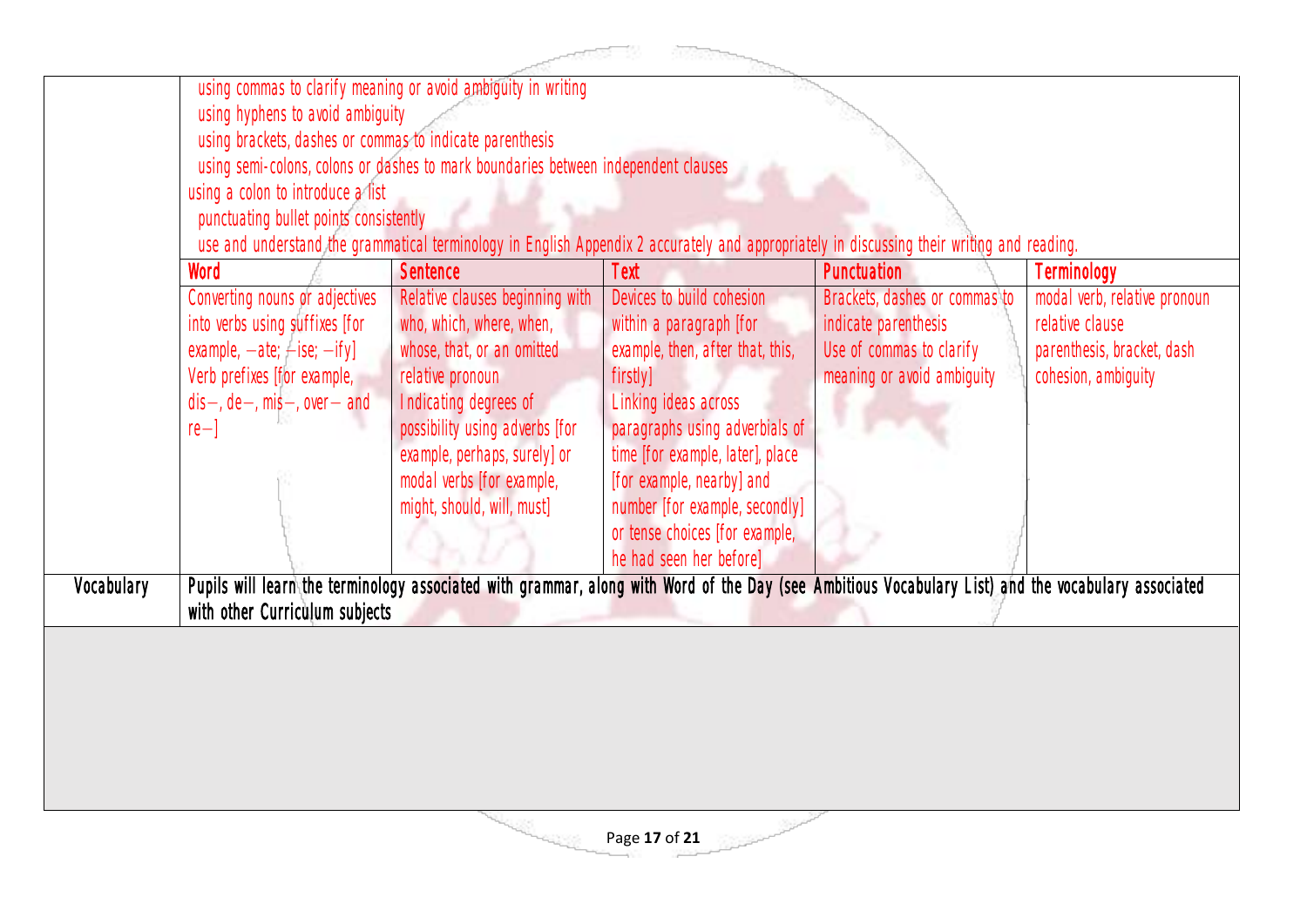| Year 6           | Autumn 1                                                                            | Autumn 2                    | Spring 1                | Spring 2            | Summer <sup>1</sup>       | Summer 2                |  |  |
|------------------|-------------------------------------------------------------------------------------|-----------------------------|-------------------------|---------------------|---------------------------|-------------------------|--|--|
| Links to Prior   | Year 3 Spring 1, Year 4                                                             | Year 3 Summer 2,            | Year 5 Spring 2         | Year 3 Autumn 2,    |                           | Year 3 Spring 1, Year   |  |  |
| Learning         | Autumn2 & Summer 1, Year                                                            | Year 4 Spring 2, Year       |                         | Year 4 Summer 2,    |                           | 4 Autumn 2, Year 6      |  |  |
|                  | 5 Spring 2                                                                          | 5 Autumn 1                  |                         | Year 5 Autumn 1     |                           | Summer 1                |  |  |
|                  |                                                                                     | Year 5 Autumn 2             | <b>Year 3 Summer</b>    | Year 4 Spring 2     | Year 3 Spring 1, Year 4   | Year 3 Autumn 1, Year   |  |  |
|                  |                                                                                     |                             | Term, Year 4            |                     | Autumn 2                  | 4 Autumn 1              |  |  |
|                  |                                                                                     |                             | Summer 2, Year 5        |                     |                           |                         |  |  |
|                  |                                                                                     |                             | Summer 2                |                     |                           |                         |  |  |
| Texts/Genres/    | Goodnight Mr Tom                                                                    | The Highwayman              | Romeo and Juliet        | Room 13             | <b>War Horse</b>          | <b>Skellig</b>          |  |  |
| Outcomes         | I know how to write a                                                               | know how to write a         | I know how to write a   | Settings -          | I know how to write a     | Narrative - fantasy -   |  |  |
|                  | narrative about an evacuee                                                          | narrative from a            | playscript based on     | figurative language | political pamphlet about  | extended write -        |  |  |
|                  | meeting a host for the first                                                        | character's perspective     | <b>Romeo and Juliet</b> | $-$ 1 know how to   | the requisition of horses | suspense                |  |  |
|                  | time                                                                                |                             | and perform it with     | write a setting     | to be used at the front   | I know how to write a   |  |  |
|                  |                                                                                     |                             | intonation and          | description of the  | line                      | fantasy story           |  |  |
|                  |                                                                                     |                             | expression              | hotel and           |                           |                         |  |  |
|                  |                                                                                     |                             |                         | surroundings        |                           |                         |  |  |
|                  |                                                                                     |                             |                         | (horror)            |                           |                         |  |  |
|                  | I know how to write a                                                               | Cosmic                      | I know how to write a   | know how to write   | know how to write a       | know how to write a     |  |  |
|                  | formal political address in                                                         | know how to write a         | monologue as Friar      | an extended         | mystery story about an    | set of instructions for |  |  |
|                  | role as Prime Minister                                                              | persuasive letter to        | Lawrence                | brochure            | amazing animal            | Year 5 on how to        |  |  |
|                  | announcing the start of                                                             | <b>Dinah Drax from Liam</b> | apologising,            | advertising the     |                           | survive Year 6          |  |  |
|                  | WW11                                                                                |                             | explaining and          | hotel, location and |                           |                         |  |  |
|                  |                                                                                     | (formal)                    | counting my regrets     | offers              |                           |                         |  |  |
| <b>Spellings</b> | Pupils should be taught to:                                                         |                             |                         |                     |                           |                         |  |  |
|                  | use further prefixes and suffixes and understand the guidance for adding them       |                             |                         |                     |                           |                         |  |  |
|                  | spell some words with 'silent' letters [for example, knight, psalm, solemn]         |                             |                         |                     |                           |                         |  |  |
|                  | continue to distinguish between homophones and other words which are often confused |                             |                         |                     |                           |                         |  |  |
|                  |                                                                                     |                             |                         |                     |                           |                         |  |  |
| Page 18 of 21    |                                                                                     |                             |                         |                     |                           |                         |  |  |
|                  |                                                                                     |                             |                         |                     |                           |                         |  |  |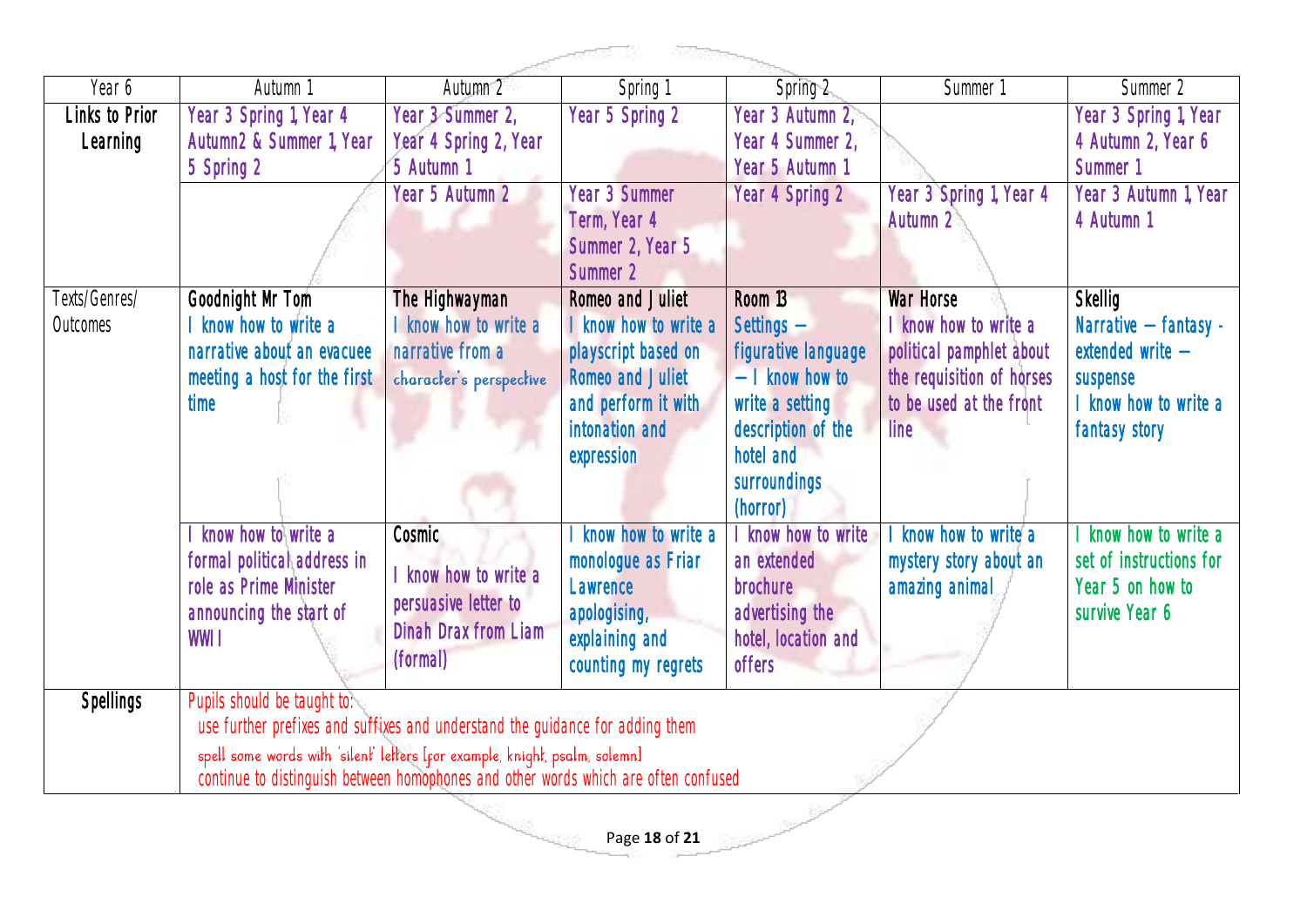|                    | use knowledge of morphology and etymology in spelling and understand that the spelling of some words needs to be learnt specifically, as listed in English Appendix |
|--------------------|---------------------------------------------------------------------------------------------------------------------------------------------------------------------|
|                    | (attached)                                                                                                                                                          |
|                    | use dictionaries to check the spelling and meaning of words                                                                                                         |
|                    | use the first three or four letters of a word to check spelling, meaning or both of these in a dictionary                                                           |
|                    | use a thesaurus.                                                                                                                                                    |
| <b>Handwriting</b> | Pupils should be taught to:                                                                                                                                         |
| Kinetic Letters    | write legibly, fluently and with increasing speed by:                                                                                                               |
|                    | choosing which shape of a letter to use when given choices and deciding whether or not to join specific letters                                                     |
|                    | choosing the writing implement that is best suited for a task.                                                                                                      |
| Composition        | Pupils should be taught to:                                                                                                                                         |
|                    | plan their writing by:                                                                                                                                              |
|                    | identifying the audience for and purpose of the writing, selecting the appropriate form and using other similar writing as models for their own                     |
|                    | noting and developing initial ideas, drawing on reading and research where necessary                                                                                |
|                    | in writing narratives, considering how authors have developed characters and settings in what pupils have read, listened to or seen performed                       |
|                    | draft and write by:                                                                                                                                                 |
|                    | selecting appropriate grammar and vocabulary, understanding how such choices can change and enhance meaning                                                         |
|                    | in narratives, describing settings, characters and atmosphere and integrating dialogue to convey character and advance the action                                   |
|                    | précising longer passages                                                                                                                                           |
|                    | using a wide range of devices to build cohesion within and across paragraphs                                                                                        |
|                    | using further organisational and presentational devices to structure text and to guide the reader [for example, headings, bullet points, underlining]               |
|                    | evaluate and edit by:                                                                                                                                               |
|                    | assessing the eppectiveness op their own and others' writing                                                                                                        |
|                    | proposing changes to vocabulary, grammar and punctuation to enhance effects and clarify meaning                                                                     |
|                    | ensuring the consistent and correct use of tense throughout a piece of writing                                                                                      |
|                    | ensuring correct subject and verb agreement when using singular and plural, distinguishing between the language of speech and writing and choosing the              |
|                    | appropriate register                                                                                                                                                |
|                    | proof-read for spelling and punctuation errors                                                                                                                      |
|                    | perform their own compositions, using appropriate intonation, volume, and movement so that meaning is clear.                                                        |
|                    |                                                                                                                                                                     |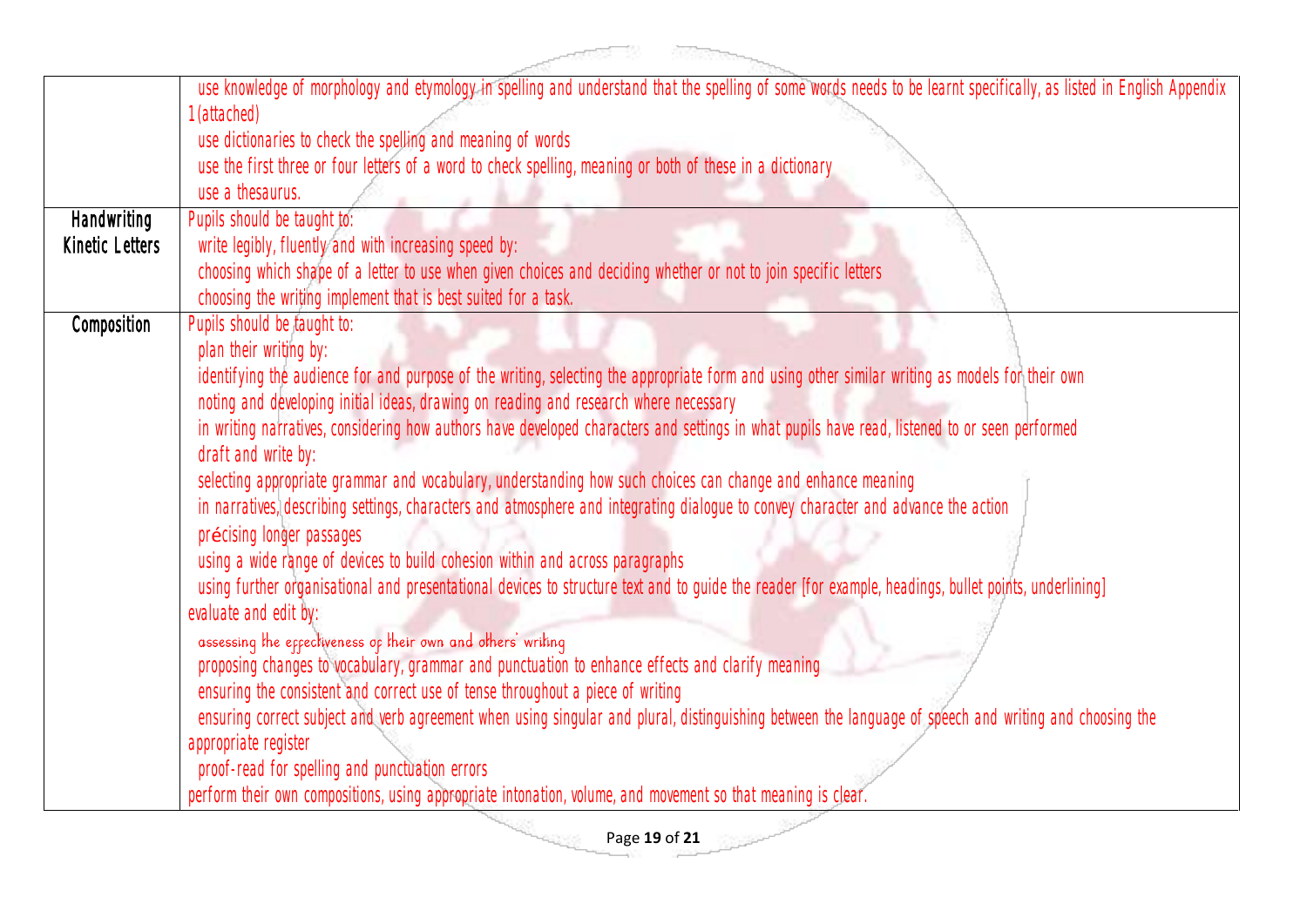| <b>ROSSOON</b> |                                                                                                                                                                                                                                                                                                                                                                                                                                                                                                                                                                                                                                                                                                                                                                                                                                                                                                                                                                                                                                                                                                                                                                                                                                                                                   |                                                                                                                                                                                                                                                                         |                                                                                                                                                                                                                                                                         |                                                                                                                                                                                                                              |                                                                                                                  |  |  |
|----------------|-----------------------------------------------------------------------------------------------------------------------------------------------------------------------------------------------------------------------------------------------------------------------------------------------------------------------------------------------------------------------------------------------------------------------------------------------------------------------------------------------------------------------------------------------------------------------------------------------------------------------------------------------------------------------------------------------------------------------------------------------------------------------------------------------------------------------------------------------------------------------------------------------------------------------------------------------------------------------------------------------------------------------------------------------------------------------------------------------------------------------------------------------------------------------------------------------------------------------------------------------------------------------------------|-------------------------------------------------------------------------------------------------------------------------------------------------------------------------------------------------------------------------------------------------------------------------|-------------------------------------------------------------------------------------------------------------------------------------------------------------------------------------------------------------------------------------------------------------------------|------------------------------------------------------------------------------------------------------------------------------------------------------------------------------------------------------------------------------|------------------------------------------------------------------------------------------------------------------|--|--|
| Grammar        | Pupils should be taught to:<br>develop their understanding of the concepts set out in English Appendix 2 by:<br>recognising vocabulary and structures that are appropriate for formal speech and writing, including subjunctive forms<br>using passive verbs to affect the presentation of information in a sentence<br>using the perfect form of verbs to mark relationships of time and cause<br>using expanded noun phrases to convey complicated information concisely<br>using modal verbs or adverbs to indicate degrees of possibility<br>using relative clauses beginning with who, which, where, when, whose, that or with an implied (i.e. omitted) relative pronoun<br>learning the grammar for years 5 and 6 in English Appendix 2<br>indicate grammatical and other features by:<br>using commas to clarify meaning or avoid ambiguity in writing<br>using hyphens to avoid ambiguity<br>using brackets, dashes or commas to indicate parenthesis<br>using semi-colons, colons or dashes to mark boundaries between independent clauses<br>using a colon to introduce a list<br>punctuating bullet points consistently<br>use and understand the grammatical terminology in English Appendix 2 accurately and appropriately in discussing their writing and reading. |                                                                                                                                                                                                                                                                         |                                                                                                                                                                                                                                                                         |                                                                                                                                                                                                                              |                                                                                                                  |  |  |
|                | Word                                                                                                                                                                                                                                                                                                                                                                                                                                                                                                                                                                                                                                                                                                                                                                                                                                                                                                                                                                                                                                                                                                                                                                                                                                                                              | <b>Sentence</b>                                                                                                                                                                                                                                                         | Text                                                                                                                                                                                                                                                                    | Punctuation                                                                                                                                                                                                                  | Terminology                                                                                                      |  |  |
|                | The difference between<br>vocabulary typical of informal<br>speech and vocabulary<br>appropriate for formal speech<br>and writing [for example, find<br>out $-$ discover; ask for $-$<br>request; go in $-$ enter]<br>How words are related by<br>meaning as synonyms and                                                                                                                                                                                                                                                                                                                                                                                                                                                                                                                                                                                                                                                                                                                                                                                                                                                                                                                                                                                                         | Use of the passive to affect the<br>presentation of information in<br>a sentence [for example, I<br>broke the window in the<br>greenhouse versus The window<br>in the greenhouse was broken<br>$(by me)$ ].<br>The difference between<br>structures typical of informal | Linking ideas across<br>paragraphs using a wider<br>range of cohesive devices:<br>repetition of a word or phrase,<br>grammatical connections [for<br>example, the use of adverbials<br>such as on the other hand, in<br>contrast, or as a consequence],<br>and ellipsis | Use of the semi-colon, colon<br>and dash to mark the<br>boundary between independent<br>clauses [por example, Il's<br>raining; I'm ped upl<br>Use of the colon to introduce a<br>list and use of semi-colons<br>within lists | subject, object<br>active, passive<br>synonym, antonym<br>ellipsis, hyphen, colon, semi-<br>colon, bullet points |  |  |